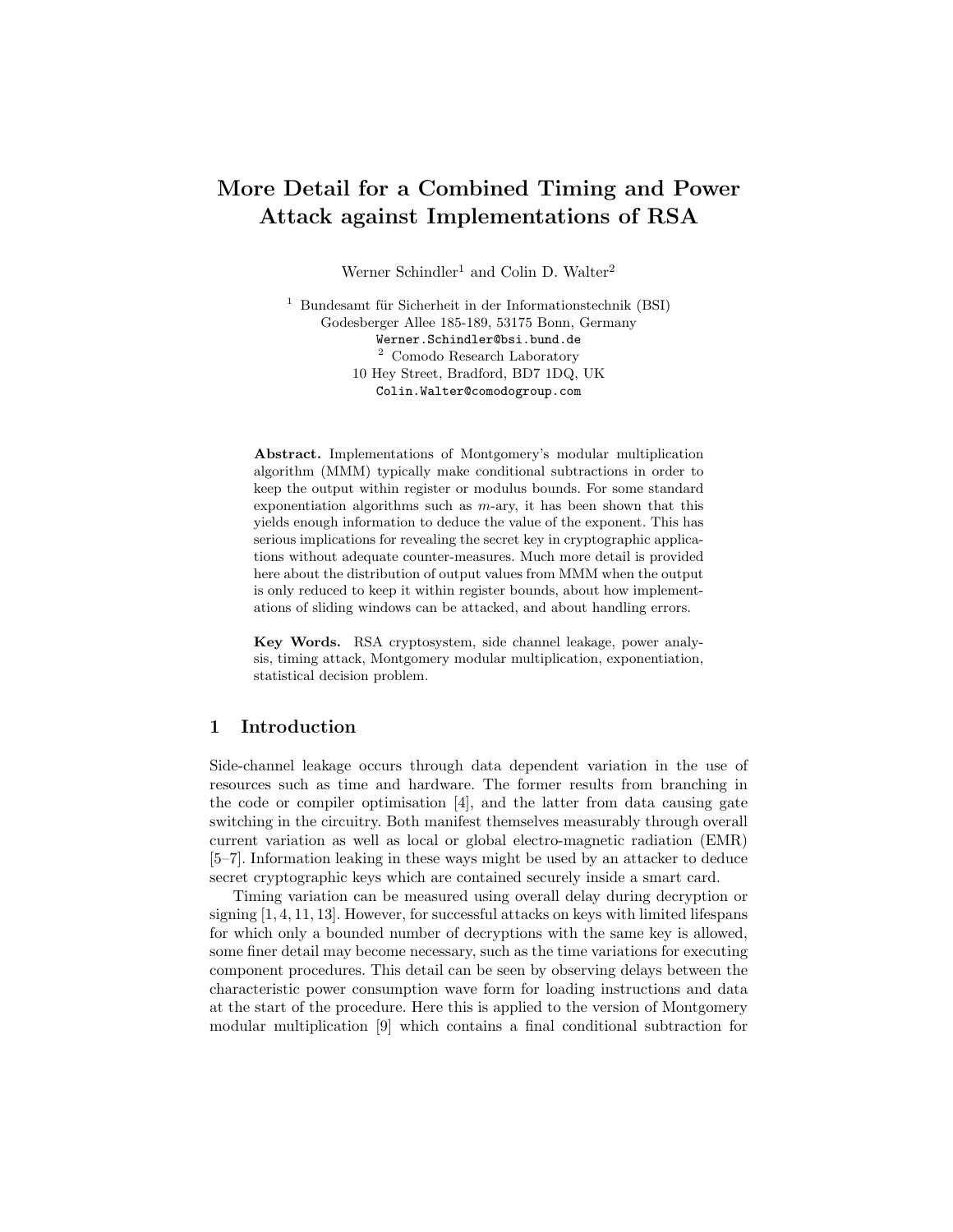reducing the output by only enough to fit within register bounds. The aim is to recover a secret RSA [10] exponent from deductions of whether or not this conditional subtraction occurs.

An essential assumption is that there is no blinding of the exponent or randomisation in the exponentiation algorithm so that the same type of multiplicative operations are performed (but with different data) every time the key is used. This enables an attacker to capture the collection of instances of the extra final subtraction for each individual operation. We will show how to determine exponent digits from this data, recover from any errors, and hence obtain the secret key even if the input text (the base of the exponentiation) has been blinded.

The results emphasise the need for care in the implementation of RSA. Indeed, similar results apply to elliptic curve cryptography (ECC) [8] and other crypto-systems based on modular arithmetic. In all cases where a key is reused, some counter-measures should be employed to ensure that the conditional subtraction is removed, or at least hidden, and that the same sequence of keydependent operations is not re-used for each exponentiation. In elliptic curve cryptography, standard key blinding adds about 20% to the cost of a point multiplication. The temptation to avoid this overhead should be resisted.

Montgomery modular multiplication [9] is arguably the preferred method for hardware implementation. We treat this algorithm here, but equivalent results should hold for any method for which there are correlations between the data and the multiplication time. The generic timing attack methodology which we adopt was first described in [16]. This approach established the feasibility of recovering the key within its lifetime and also gave the theoretical justification behind the different frequencies of final subtractions observed between squarings and multiplications.

A closer study of such distributions reduces the number of exponentiations required to recover the key. This was done for various settings in [11–13] when the final reduction yields output less than the modulus. However, reducing output only as far as the same length as the modulus is more efficient, and is the case studied here. The mathematics is more involved and so requires numerical approximation methods, but this is easy for an attacker. In addition, more detail is given concerning the recovery of the key when sliding windows exponentiation is employed.

## 2 The Computational Model

In order to clarify the precise conditions of the attack, each assumption is numbered. First, the computational model requires several assumptions, namely:

- i) secret keys are unblinded in each exponentiation;
- ii) Montgomery Modular Multiplication (MMM) is used with a conditional subtraction which reduces the output to the word length of the modulus;
- iii) the most significant bit of the modulus lies on a word boundary; and
- iv) exponentiation is performed using the  $m$ -ary sliding windows method [2, 3].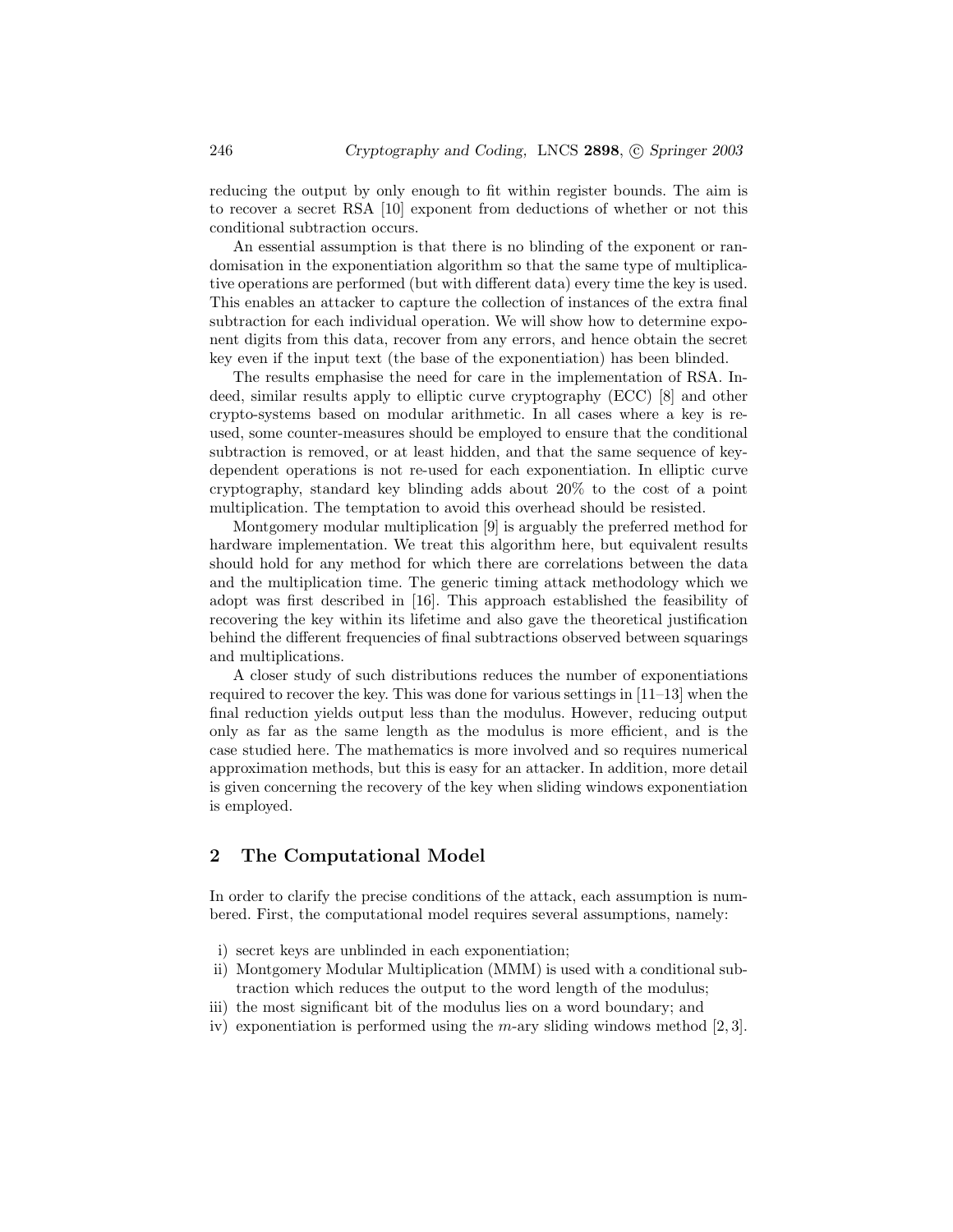Exponent blinding might be deemed an unnecessary expense if other countermeasures are in place. So we still need better knowledge of how much data leaks out under the first assumption. For a sample of one exponentiation this particular assumption is irrelevant, but then, with data leaked from other sources, the techniques here might be just sufficient to make a search for the key computationally feasible.

As shown below, efficiency is good justification for the second hypothesis. The word length referred to there is the size of inputs to the hardware multiplier, typically 8-, 16- or 32-bit. However, standards tend to specify key lengths which are multiples of a large power of 2, such as 768, 1024, 1536 and 2048 bits. So the third hypothesis is almost certainly the case.

Because of its small memory requirements and greater safety if an attacker can distinguish squares from multiplications, a sliding window version of 4-ary exponentiation is the usual algorithm employed in smartcards. The exponent is re-coded from least to most significant bit. When a bit 0 occurs, it is re-coded as digit 0 with base 2 and when a bit 1 occurs, this bit and the next one are recoded as digit 1 or 3 with base 4 in the obvious way. This representation is then processed left to right, with a single modular squaring of the accumulating result for digit 0, and two modular squarings plus a modular multiplication for digits 1 and 3. According to the digit, the first or pre-computed third power of the initial input is used as the other operand in the multiplications.

An attacker can recover the secret exponent if he can i) distinguish squarings from multiplications, and ii) determine whether the first or third power was used as an operand in the multiplications. The classical square-and-multiply or binary algorithm  $(m = 2)$  is less secure against this type of attack as the second task is omitted. The attack here treats any  $m$ , and applies equally well when the Chinese Remainder Theorem (CRT) is used.

#### 3 Initial Notation

Let  $R$  be the so-called "Montgomery factor" associated with an n-bit RSA modulus M. Then the implementation of Montgomery's algorithm satisfies the following specification [15]:

v) For inputs  $0 \leq A, B \leq R$ , MMM generates output  $P = A*B*B^{-1} \mod M$  satisfying  $ABR^{-1} ≤ P < M + ABR^{-1}$  before any final, conditional subtraction.

Clearly this specifies  $P$  uniquely. The division by  $R$  is the result of shifting the accumulating product down by the multiplier word length for a number of iterations equal to the number of words in  $A$ . Since  $A$ ,  $B$  and  $M$  will all have the same word length for the applications here, hypothesis (iii) yields

vi)  $M < R < 2M$ 

i.e.  $R$  is the smallest power of 2 which exceeds  $M$ .

The output bound  $P \leq M+R$  implied by (v) means that any overflow into the next word above the most significant of  $M$  has value at most 1. When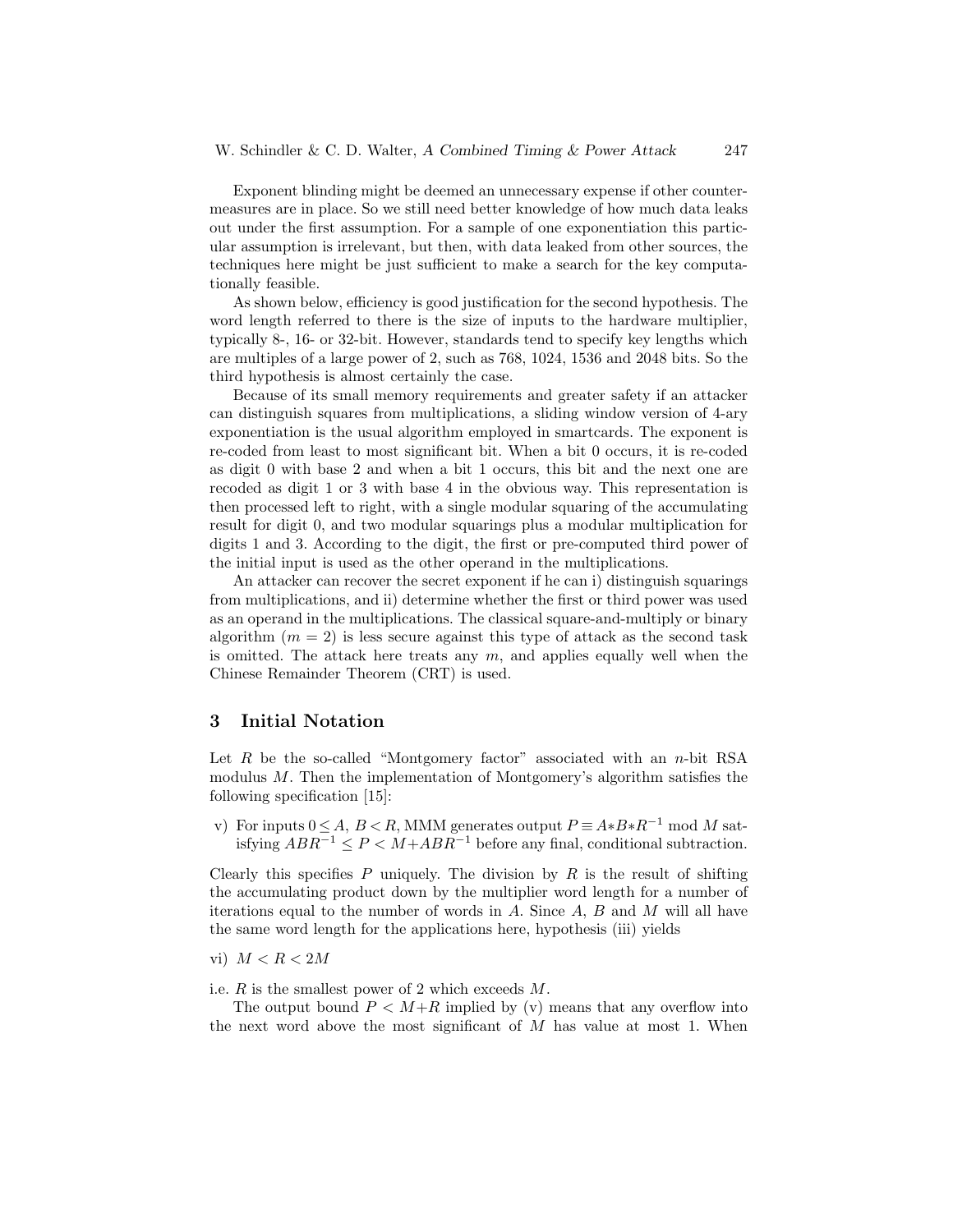this overflow bit is 1, the conditional subtraction can be called to reduce the output to less than  $R$  without fear of a negative result. Hence that bit can be used efficiently to produce an output which satisfies the pre-conditions of (v) for further applications of MMM. This is the case of MMM that is considered here.

Alternatively, the condition  $P \leq M$  is often used to control the final subtraction. This is the standard version, but the test requires evaluating the sign of  $P-M$ , which is more expensive than just using the overflow bit. This case of MMM was discussed in [12]. A constant time version of MMM is possible by computing and storing both P and  $P-M$ , and then selecting one or other according to the sign of the latter. However, the subtraction can be avoided entirely if the inputs satisfy  $A, B \leq 2M$  and R satisfies  $4M \leq R$ . This, too, is more expensive [15].

As usual, the private and public exponents are denoted  $d$  and  $e$ . For deciphering (or signing), ciphertext C is converted to plaintext  $C<sup>d</sup>$  mod M. The m-ary sliding windows exponentiation algorithm using MMM requires pre-computation of a table containing  $C^{(i)} \equiv C^i R \mod M$  for each odd i with  $1 \leq i < m$ . This is done using MMM to form  $C^{(1)}$  from C and  $R^2$  mod M,  $C^{(2)}$  from  $C^{(1)}$ , and then iteratively  $C^{(i+2)}$  from  $C^{(i)}$  and  $C^{(2)}$ . By our assumptions, the word length of each  $C^{(i)}$  is the same as that of M, but it may not be the least non-negative residue. We also define  $b = \log_2 m$  and assume it to be integral.

### 4 The Threat Model

The security threat model is simply that:

vii) an attacker can observe and record every occurrence of the MMM conditional subtraction over a number of exponentiations with the same key.

Section 1 provided the justification for this. The attack still works, although less efficiently, if manufacturers' counter-measures reduce certainty about the occurrence or not of the subtraction.

Unlike many attacks in the past, we make no assumptions about the attacker having control or knowledge of input to, or output from, the exponentiation. Although he may have access to the ciphertext input or plaintext output of a decryption, random nonces and masking should be employed to obscure such knowledge so that he is unable to use occurrences of the conditional subtraction to determine whether a square or multiply occurred. It is therefore assumed that

viii) the attacker can neither choose the input nor read either input or output.

Indeed, even without masking this is bound to be the case for exponentiations when the Chinese Remainder Theorem has been used. Lastly, as the attacker may have legitimate access to the public key  $\{M, e\}$ , it is assumed that

ix) the correctness of a proposed value for the private exponent  $d$  can be checked.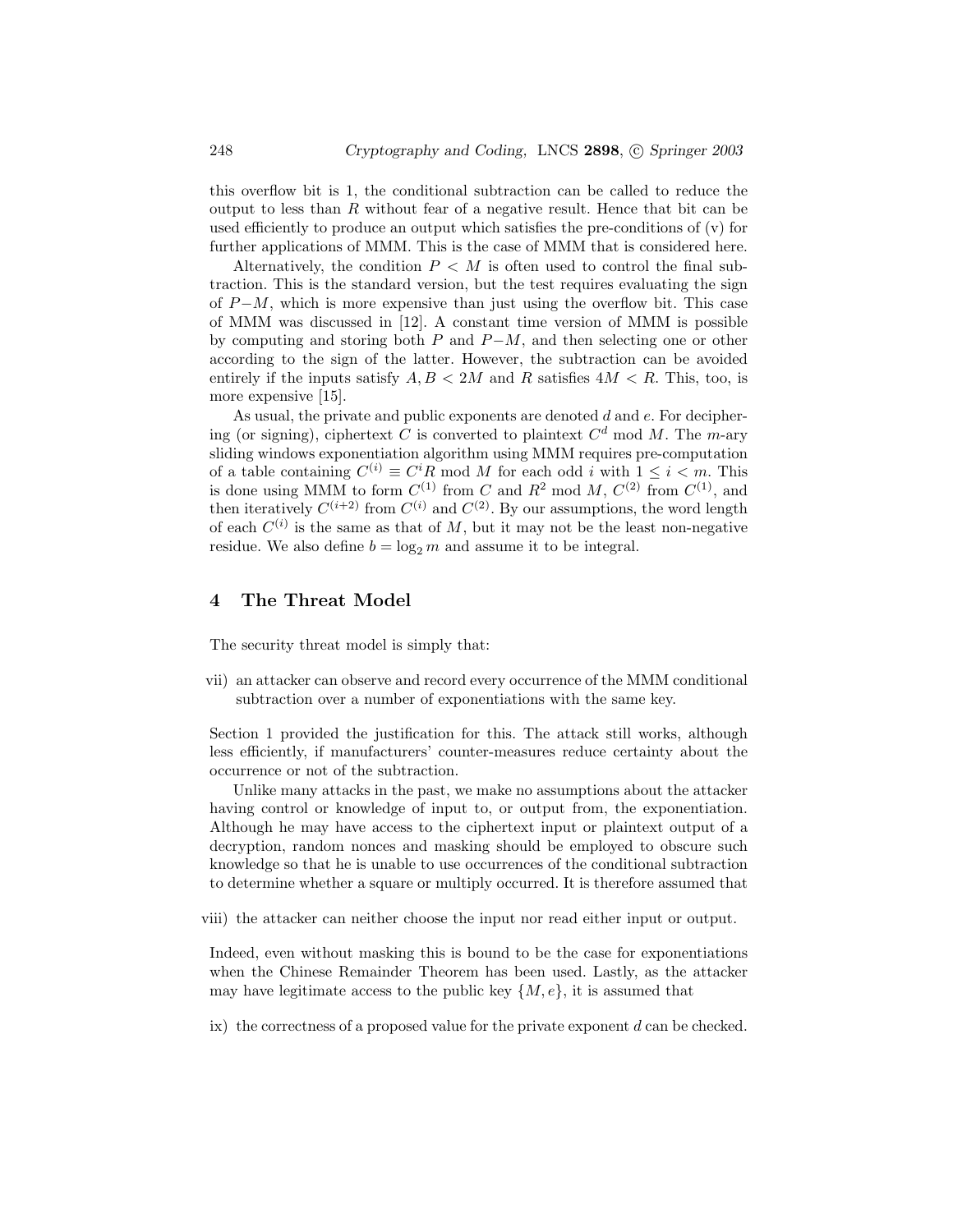The assumptions so far mean that the same sequence of multiplicative operations is carried out for every decryption. So, from a sample of N decryptions with the same key, the attacker can construct an array  $Q = (q_{i,j})$  whose elements are 1 or 0 depending on whether or not the ith MMM of the jth decryption includes the conditional subtraction. The elements  $q_{i,j}$  are called *extra reduction* or ervalues. Similarly, initialisation gives a matrix  $Q' = (q'_{i,j})$ : if  $C_j$  is the input to the jth decryption then the er-value  $q'_{i,j}$  is associated with the calculation of  $C_j^{(i)} \equiv C_j^{\ i} R \bmod M$  for the digit *i*.

#### 5 Some Limiting Distributions

The timing attack here was first reported in [16], but precise MMM output bounds now allow a much more accurate treatment of the probabilities and hence more reliable results. More exact figures should make it easier to determine the precise strength of an implementation against the attack. Important first aims are to determine the probability of extra reductions and to establish the probability distribution function for the MMM outputs  $P$ . To this end two reasonable assumptions are made about such distributions:

- x) The ciphertext inputs  $C$  behave as realizations of independent random variables which are uniformly distributed over  $[0, M)$ .
- xi) For inputs  $A$  and  $B$  to MMM during an exponentiation, the output prior to the conditional subtraction is uniformly distributed over the interval  $[ABR^{-1}, M+ABR^{-1}).$

Assumption (x) is fulfilled if, for example, the ciphertext is randomly chosen (typical for RSA key exchange) or message blinding has been performed as proposed in [4]. Here it is also a convenient simplification. In fact, there may be some initial non-uniformity (with respect to the Euclidean metric) which might arise as a result of content or formatting, such as with constant prefix padding. We return to this topic in Remark 1.

In  $(xi)$ , the multiples of M subtracted from the partial product P during the execution of MMM are certainly influenced by all bits of  $A, B$  and  $M$ . However, the probability for the final conditional subtraction is essentially determined by the topmost bits of the arguments.

Before the formal treatment we illustrate the limit behaviour of the distributions which will be considered and provide the informal reasoning behind their construction. In order to exhibit the difference between squares and multiplications software was written to graph the probability of the extra subtraction in the limit of three cases, namely the distribution of outputs after a long sequence of i) squarings of a random input, ii) multiplications of independent random inputs, and iii) multiplications of a random input by the same fixed constant A. The result is illustrated in Figure 1. In the second case, two independent values are chosen from the kth distribution in the sequence. They are used as the inputs to MMM and the output generates the  $k+1$ st distribution. In all three cases the convergence is very rapid, with little perceptible change after 10 or so iterations.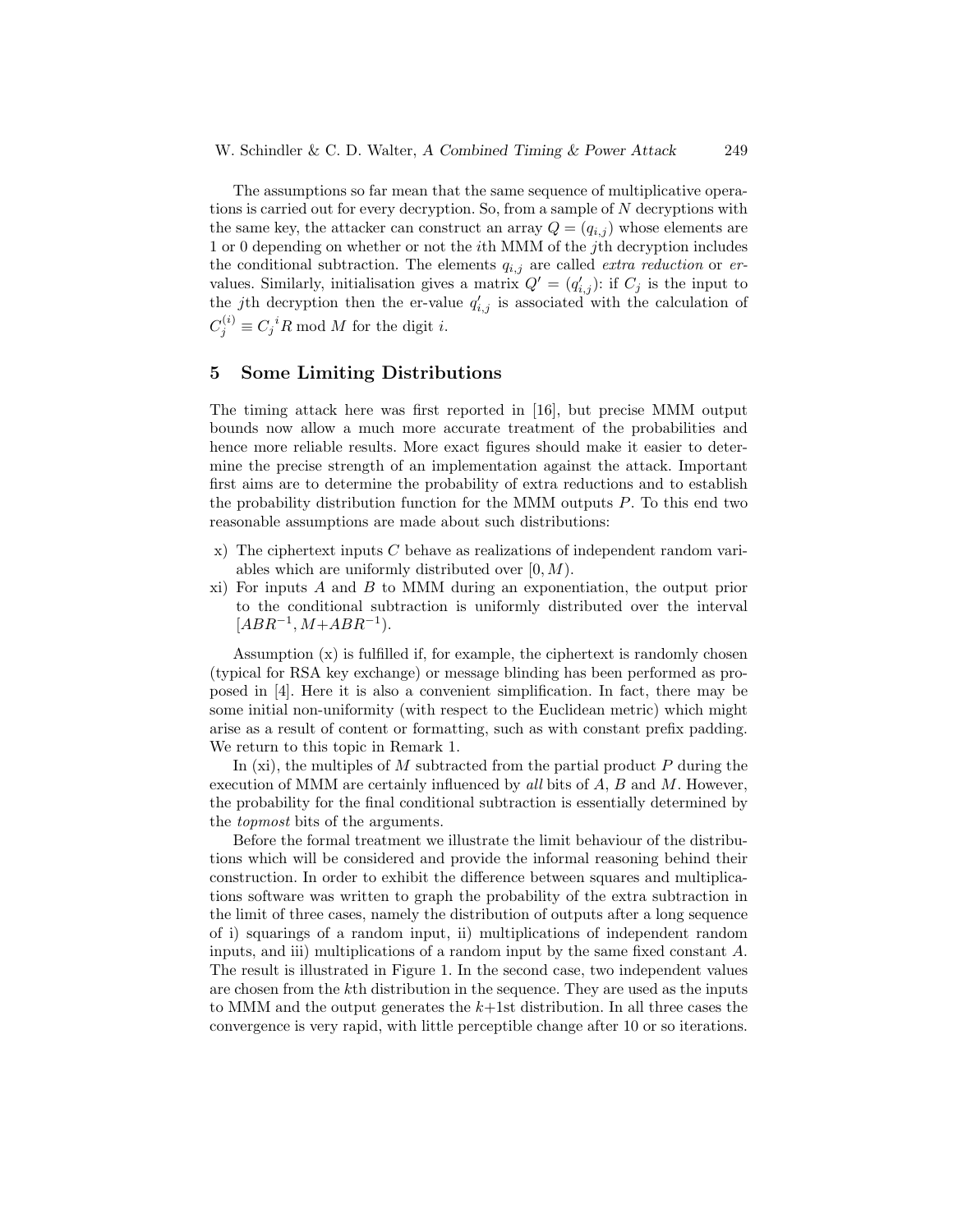

**Fig. 1.** Probability (vertical axis) of output in the range  $0..R-1$  (horizontal axis) after a number of squarings, independent multiplications or multiplications by a constant A for the case  $M = 0.525R$  and  $A = 1.5M$ .

The density functions have three distinct sections which correspond to the output belonging to one of the intervals  $[0, R-M)$ ,  $[R-M, M)$  or  $[M, R)$ . This is because outputs with a residue in  $[R-M, M)$  have only one representative in  $[0, R)$  and so, under hypothesis (xi), they occur in  $[R-M, M)$  with probability  $M^{-1}$  whereas outputs with a residue in [0, R–M) have two representatives in  $[0, R)$  with combined probability  $M^{-1}$ . Note the discontinuities in the functions at R−M and that probabilities tend to 0 as the output approaches 0.

Because M is large, the discrete probabilities are approximated accurately by the density functions of continuous random variables. If f is the limiting density function of a sequence of independent multiplications, then

1) 
$$
\int_0^R f(x) dx = 1
$$
  
\n2)  $f(x) = 0$   
\n3)  $f(x) = M^{-1}$   
\n4)  $f(x) + f(x+M) = M^{-1}$   
\n5)  $f(x) = \frac{1}{M} \int_0^x f(y) dy + \frac{1}{M} \int_x^R \int_0^{Rx/y} f(y) f(z) dz dy$  for  $0 \le x \le R-M$ 

Properties 1 to 4 are already clear, and apparent in the figure. Property 5 encapsulates the restrictions imposed by MMM. To establish it, consider outputs x in the interval  $[0, R-M)$ . These do not involve a final conditional subtraction, and so, by  $(x_i)$ , they are derived from MMM inputs y and z for which  $[yzR^{-1}, M+yzR^{-1}]$  contains x. As the distribution is assumed to be uniform on this interval, there is a 1 in M chance of obtaining x if  $yzR^{-1} \leq x < M + yzR^{-1}$ , i.e. if  $R(x-M)/y < z \leq Rx/y$ . Since  $R(x-M)/y \leq R(R-2M)/y < 0$ , the lower bound on feasible z is 0 and the upper bound is  $\min\{R, Rx/y\}$ . Thus,

$$
f(x) = \frac{1}{M} \int_0^R \int_0^{\min\{R, Rx/y\}} f(y) f(z) dz dy.
$$

The integral over y can be split into the sub-intervals  $[0, x]$  and  $[x, R]$  in order to separate the cases of the upper limit on z being R or  $Rx/y$ . This yields

$$
f(x) = \frac{1}{M} \int_0^x \int_0^R f(y) f(z) dz dy + \frac{1}{M} \int_x^R \int_0^{Rx/y} f(y) f(z) dz dy
$$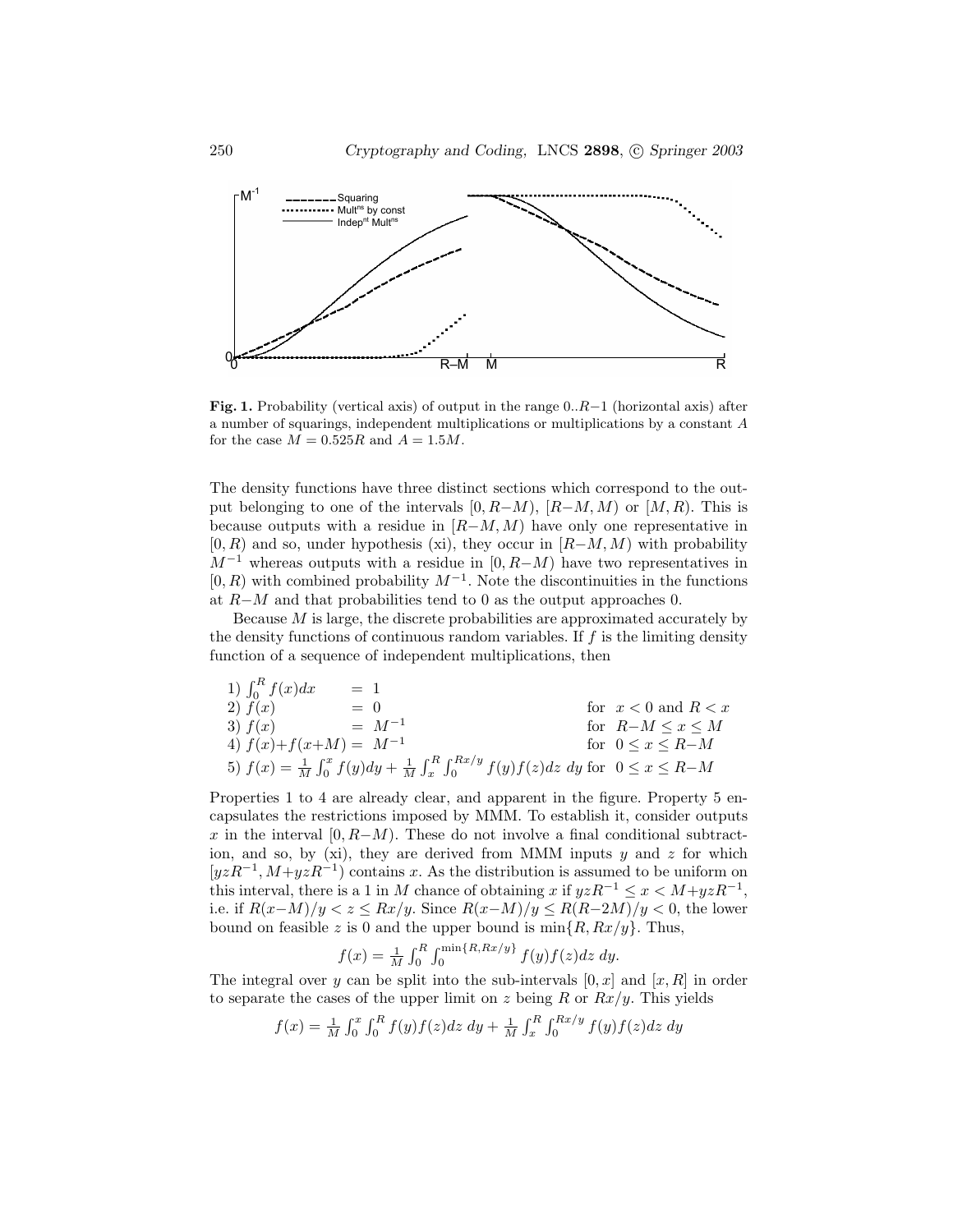in which the first integral simplifies to give the expression in property 5.

These properties determine f completely. Although an algebraic solution does not exist, numerical approximations are easy to obtain. The other two density functions satisfy the same properties 1 to 4. The analogues to property 5 are:  $\frac{\text{56}}{\sqrt{Rx}}$ 

5')  $f(x) = \frac{1}{M} \int$  $\int_0^{\sqrt{hx}} f(y) dy$  for  $0 \le x \le R-M$ for the limit of consecutive squarings, and

5'') a)  $f(x) = \frac{1}{M} \int_0^{Rx/A} f(y) dy$  for  $0 \le x \le A \le R-M$ b)  $f(x) = \frac{1}{M}$  for  $A \le x \le R-M$ 

for the limit of consecutive multiplications by a constant A.

Although there are differences between the distributions for squaring and multiplication, they are substantially the same. Figure 1 illustrates the largest possible differences, which occur for M close to  $\frac{1}{2}R$ . For M close to R they are essentially all equal to the same uniform distribution. The distributions which lead to these limiting cases are considered in more detail in the next section.

## 6 Conditional Probabilities

As before, a prime  $'$  is used on quantities relating to the initialisation phase, and unprimed identifiers relate to the computation stage. The attacker wants to estimate the types of the Montgomery multiplications in the computation phase on basis of the observed extra reduction (er-) values  $q'_{j,k}$  and  $q_{j,k}$  within the initialization and computation phases respectively. These types will be denoted using the text characters of the set  $\mathcal{T} := \{^{\cdot}S^{\cdot}, \cdot M_1^{\cdot}, \ldots, \cdot M_{m-1}^{\cdot} \}$  where  $^{\cdot}S^{\cdot}$  corresponds to a square, and  $M_i$ ' to multiplication by the precomputed table entry  $C^{(i)}$  associated with digit i of the re-coded exponent. In this section we derive explicit formulas for the probabilities of these events given the observed er-values. We begin with some definitions. It is convenient to normalise the residues mod  $M$  to the unit interval through scaling by a factor  $M$ .

**Definition 1.** A realization of a random variable  $X$  is a value assumed by  $X$ . For sample number k, the er-values  $q'_{j,k}$  and  $q_{j,k}$  are defined by  $q'_{j,k} := 1$  if computation of table entry  $C_k$ <sup>(j)</sup> in the initialisation phase requires an extra reduction (this includes both  $q'_{1,k}$  and  $q'_{2,k}$ ), and similarly  $q_{j,k} := 1$  if the jth Montgomery multiplication in the computation phase requires an extra reduction. Otherwise  $q'_{j,k} := 0$  and  $q_{j,k} := 0$ . As abbreviations, let  $q'_{k} := (q'_{1,k}, \ldots, q'_{m-1,k})$ and  $q_{i,\dots,i+f-1;k} := (q_{i,k},\dots,q_{i+f-1,k})$ . For  $A \subseteq B$  the indicator or characteristic function  $1_A: B \to \mathbb{R}$  is defined by  $1_A(x) := 1$  if  $x \in A$  and 0 otherwise. Further, for  $\gamma := M/R$ , let  $\chi: [0, 1 + \gamma^{-1}) \to [0, \gamma^{-1})$  be given by  $\chi(x) := x$  if  $x < \gamma^{-1}$  and  $\chi(x) := x - 1$  otherwise; that is,  $\chi(x) := x - 1$ <sub>x> $\gamma^{-1}$ </sub>. Lebesgue measure is denoted by  $\lambda.$ 

**Lemma 1.** (i)  $\frac{\text{MMM}(A,B)}{M} = \chi \left( \frac{A}{M} \frac{B}{M} \frac{M}{R} + \frac{ABM^*(\text{mod } R)}{R} \right)$  $\frac{\pmod{R}}{R}$ where  $M^* = (-M)^{-1} \pmod{R}$ .

(ii) The extra reduction in MMM is necessary exactly when  $-1$  is subtracted by the application of  $\chi$ .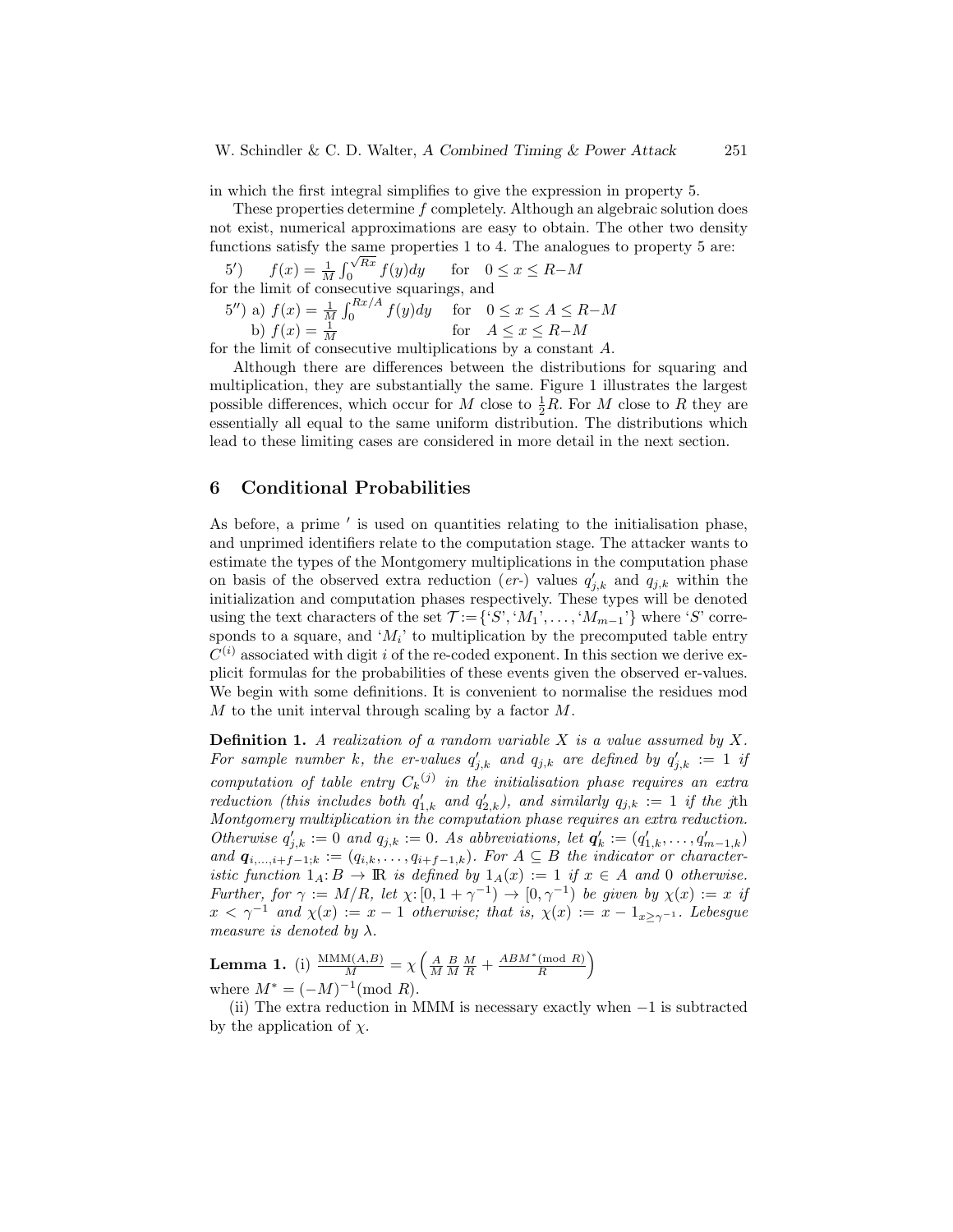This lemma follows immediately from the definition of Montgomery's multiplication algorithm. Assertion (xi) is equivalent to saying that the second summand in the right-hand side of Lemma  $1(i)$  is uniformly distributed on the unit interval  $[0, 1)$ . For a formal justification, the ideas from the proof of Lemma A.3(iii) in [13] can be adjusted in a straightforward way. To formulate a mathematical model we need further definitions which mirror the operations which comprise the exponentiation:

**Definition 2.** Assume  $T(i) \in \mathcal{T}$ ,  $i = 1, 2, \ldots$ , describes the sequence of multiplicative operations in the exponentiation. Let  $F := \{i \mid 1 \le i \le m-1, i \text{ odd}\}.$ Suppose the random variables  $V'_i$   $(i \in F \cup \{2\})$  and  $V_1, V_2, \ldots$  are independent and equidistributed on the unit interval  $[0,1)$ . Define the random variables  $S_i'$  $(i \in F \cup \{0,2\})$  so that  $S'_0$  assumes values in  $[0,1)$  and

$$
S_1' := \chi \left( S_0' (R^2 \, (\text{mod } M) / M) \gamma + V_1' \right) \tag{1}
$$

$$
S_2' := \chi \left( S_1'^2 \gamma + V_2' \right) \tag{2}
$$

$$
S'_{2i-1} := \chi \left( S'_{2i-3} S'_2 \gamma + V'_{2i-1} \right) \qquad \text{for } 1 < i \le \frac{m}{2} \tag{3}
$$

Similarly, define  $S_0 := S'_r$  where  $r \in F$  is the left-most digit of the secret exponent d after recoding (cf. Sect. 2) and, for  $i \geq 1$ , let

$$
S_i := \begin{cases} \chi(S_{i-1}^2 \gamma + V_i) & \text{if } T(i) = S' \\ \chi(S_{i-1} S'_j \gamma + V_i) & \text{if } T(i) = M_j' \end{cases}
$$
 (4)

Lastly, define  $\{0,1\}$ -valued random variables  $W'_1, \ldots, W'_{m-1}$  and  $W_1, W_2, \ldots$  by

$$
W_1' := 1_{S_1' < S_0'(R^2 \pmod{M})/M)\gamma} \tag{5}
$$

$$
W_2' \ := \ 1_{S_2' < S_1'^2 \gamma} \tag{6}
$$

$$
W'_{2i-1} := 1_{S'_{2i-1} < S'_{2i-3} S'_2 \gamma} \qquad \text{for } 1 < i \le \frac{m}{2} \tag{7}
$$

$$
W_i := \begin{cases} 1_{S_i < S_{i-1}^2 \gamma} & \text{if } T(i) = 'S' \\ 1_{S_i < S_{i-1} S'_j \gamma} & \text{if } T(i) = 'M_j' \end{cases} \tag{8}
$$

Thus the distribution of  $S_i$  describes the random behaviour of the output from the *i*th multiplication,  $V_i'$  and  $V_i$  correspond to the variation described in assumption (xi), and  $W_i'$ ,  $W_i$  are the associated distributions of final subtractions recorded in  $Q'$  and  $Q$ :

**Mathematical Model.** We interpret the components of the er-vector  $q'_{k}$  $(q'_{1,k},\ldots,q'_{m-1,k})$ , row subscripts in  $F\cup\{2\}$ , as realizations of the random variables  $W'_1, \ldots, W'_{m-1}$  with  $S'_0$  having the uniform distribution of the normed (random) input  $C_k/M$  to the kth exponentiation. Similarly, we interpret  $q_{1,k}, q_{2,k}, \ldots$ as realizations of the random variables  $W_1, W_2, \ldots$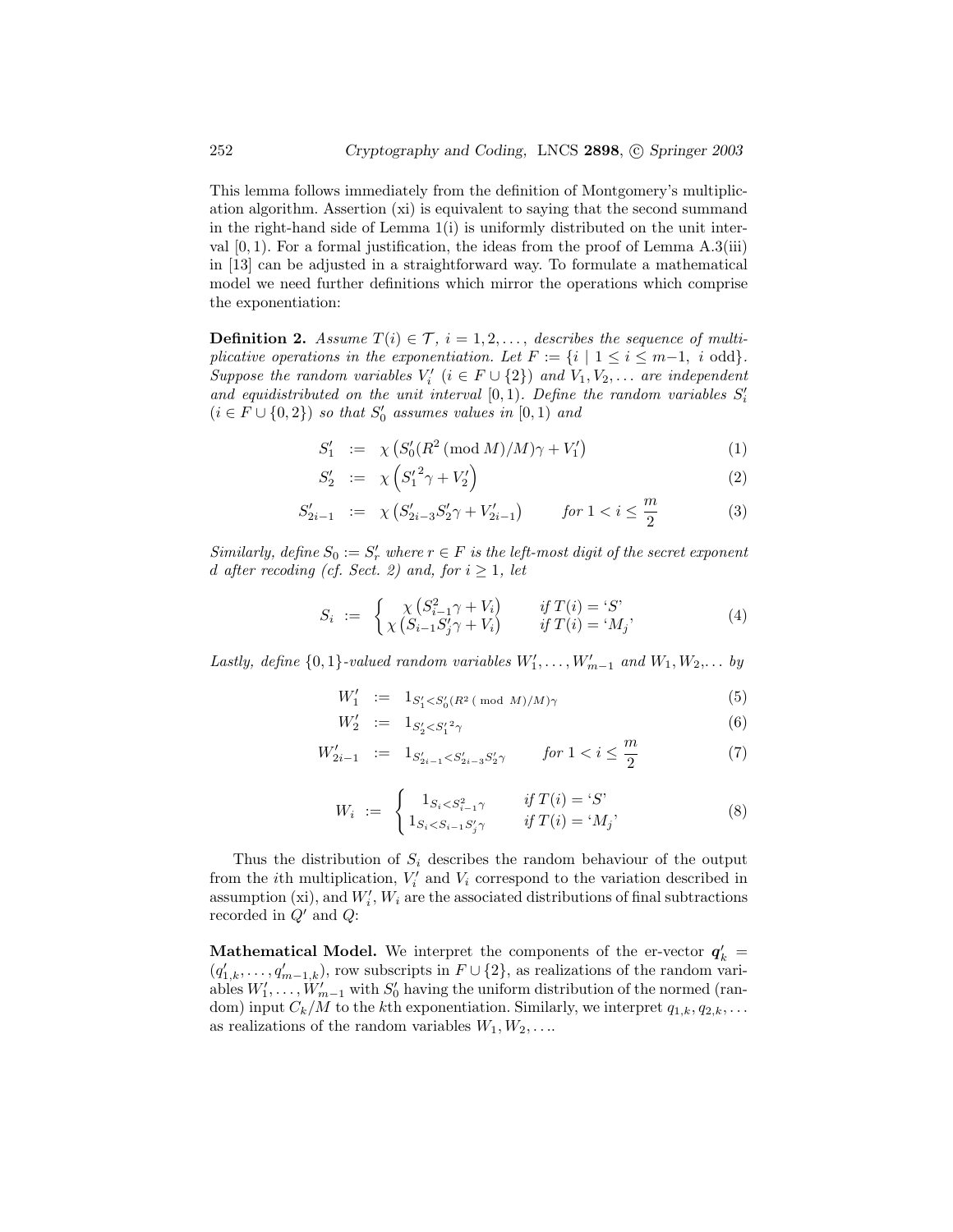Consequently, we have to study the stochastic processes  $W'_1, W'_2, W'_3, W'_5, \ldots$ ,  $W'_{m-1}$  and  $W_1, W_2, \ldots$  However, the situation is much more complicated than in the case of the standard Montgomery algorithm considered in [12] because the random variables  $S_1, S_2, \ldots$  are neither independent nor identically distributed. Their distribution depends on the sequence of operations  $T(1), T(2), \ldots$ 

**Definition 3.** (i) For  $i \in F \cup \{2\}$ ,  $w \in \{0,1\}$  and indices of the components ranging over  $F \cup \{0,2\}$ , let the subset  $\mathcal{D}'(i;w) \subseteq [0,1) \times [0,\gamma^{-1}]^{\frac{1}{2}m+1}$  be given by those vectors  $(s'_0, \ldots, s'_{m-1})$  for which  $v'_1, \ldots, v'_{m-1} \in [0,1)$  exist such that  $s'_0, \ldots, s'_{m-1}, v'_1, \ldots, v'_{m-1}$  satisfy (1)-(3) in place of  $S'_0, \ldots, S'_{m-1}, V'_1, \ldots, V'_{m-1}$ and, additionally, the component  $s_i'$  and its predecessor must result in w when inserted into whichever of  $(5)$ ,  $(6)$  or  $(7)$  describes  $W_i'$ . Thus, for example, by (6) the vectors  $(s'_0, \ldots, s'_{m-1})$  in  $\mathcal{D}'(1; 1)$  satisfy  $s'_1 < s'_0(R^2(\text{mod }M))/R$ , and by (7) those in  $\mathcal{D}'(2i-1; 1)$  satisfy  $s'_{2i-1} < s'_{2i-3} s'_{2} \gamma$ .

(ii) For  $i \leq j \leq i+f-1$ ,  $w \in \{0,1\}$  and  $t \in \mathcal{T}$ , define  $\mathcal{D}_f(i,j;w,t) \subseteq [0,\gamma^{-1})^{f+1}$ to be the subset of vectors  $(s_{i-1},...,s_{i+f-1})$  for which there are  $v_i,...,v_{i+f-1} \in$  $[0,1)$  such that  $s_{i-1}, \ldots, s_{i+f-1}, v_i, \ldots, v_{i+f-1}$  satisfy (4) in place of  $S_{i-1}, \ldots,$  $S_{i+f-1}, V_i, \ldots, V_{i+f-1}$  with the assumption that  $T(j) = t$  and, additionally, the component  $s_j$  and its predecessor must result in w when inserted into the instance of (8) which describes  $W_j$  for  $T(j) = t$ . Thus, for example, the elements of  $\mathcal{D}_f(i,j;1, \mathcal{M}_k)$  satisfy the constraint  $s_j < s_{j-1} s'_k \gamma$ .

Remark 1. As already mentioned in Sect. 5, there may also be scenarios of practical interest which imply distributions of  $S'_{0}$  other than the uniform distribution of assertion (x). For signing with constant prefixed padding, for instance, the random variable  $S'_0$  can be assumed to have a Dirac (= single-point) distribution due to the definition of  $S'_1$ . Generally speaking, the distribution of  $S'_0$  influences the conditional density  $g(\cdot|\cdot)$  in Lemma 2(i) and hence implicitly the conditional probabilities in Theorem 1 and the optimal decision strategy. Then it is necessary to adjust the derivation of  $g(\cdot|\cdot)$  to the concrete distribution of  $S'_{0}$  but otherwise the remaining steps in this and the forthcoming sections pass through identically.

The (conditional) probability of a given er-vector can be described using the sets of Definition 3:

**Lemma 2.** (i) Assume the random variable  $S'_0$  is equidistributed on  $[0,1)$ . Then the conditional distribution of the random vector  $(S'_1, \ldots, S'_{m-1})$  on  $[0,1)^{\frac{1}{2}m+1}$ under the condition  $W'_1 = w'_1, \ldots, W'_{m-1} = w'_{m-1}$  has Lebesgue probability density

$$
g(s'_1, \ldots, s'_{m-1} \mid w'_1, \ldots, w'_{m-1}) :=
$$
  

$$
\int_{0}^{1} 1_{\cap_{i \in F \cup \{2\}} \mathcal{D}'(i; w'_i)}(s'_0, s'_1, \ldots, s'_{m-1}) ds'_0
$$
  

$$
\int_{[0,1) \times [0,\gamma^{-1}]^{\frac{1}{2}m+1}} 1_{\cap_{i \in F \cup \{2\}} \mathcal{D}'(i; w'_i)}(s'_0, s'_1, \ldots, s'_{m-1}) ds'_0 ds'_1 \cdots ds'_{m-1}.
$$
 (9)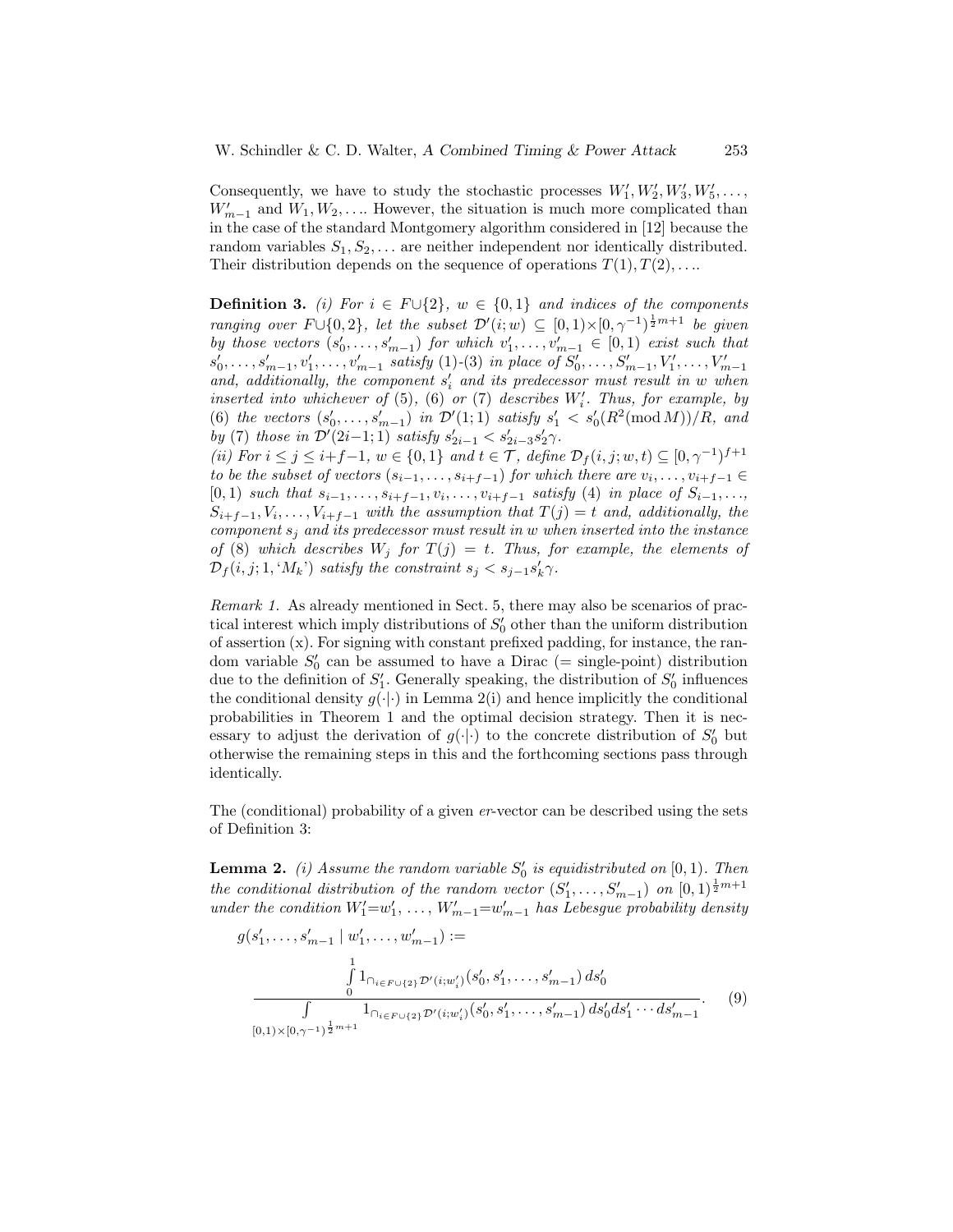(ii) The distribution of  $S_{i-1}$  has a Lebesgue density, say  $h_{i-1}$ . Moreover,

$$
\text{Prob}(W_i = w_i, \dots, W_{i+f-1} = w_{i+f-1} \mid W'_1 = w'_1, \dots, W'_{m-1} = w'_{m-1}) = (10)
$$
\n
$$
\int g(s'_1, \dots, s'_{m-1} \mid w'_1, \dots, w'_{m-1}) \cdot h_{i-1}(s_{i-1}) \times
$$
\n
$$
\frac{[0, \gamma^{-1})^{\frac{1}{2}m+f+2}}{\chi \mathbf{1}_{\bigcap_{u=i}^{i+f-1} D_f(i, u; w_i, T(u))} (s_{i-1}, \dots, s_{i+f-1}) \, ds'_1 \cdots ds'_{m-1} ds_{i-1} ds_i \cdots ds_{i+f-1}}.
$$

$$
(iii) \ If \ S_0 = S'_r \ then
$$

$$
\text{Prob}(W_1 = 1 \mid W_1' = w_1', \dots, W_{m-1}' = w_{m-1}') =
$$
\n
$$
\int g(s_1', \dots, s_{m-1}' \mid w_1', \dots, w_{m-1}') \cdot \max\{0, 1 - \gamma^{-1} + s_r'^2 \gamma\} ds_1' \dots ds_{m-1}'.
$$
\n
$$
[0, \gamma^{-1})^{\frac{1}{2}m+1}
$$
\n(11)

*Proof.* We first note that  $\{(s'_0, \ldots, s'_{m-1}) \in [0, 1) \times [0, \gamma^{-1})^{\frac{1}{2}m+1} \mid W'_1 = w'_1, \ldots,$  $W'_{m-1} = w'_{m-1}$  =  $\bigcap_{i \in F \cup \{2\}} \mathcal{D}'(i, w'_i)$ . For the moment let  $\Psi: [0, 1)^{m/2+2} \to$  $[0,1) \times [0,\gamma^{-1})^{m/2+1}$  be given by  $\Psi(s'_0,v'_1,\ldots,v'_{m-1}) := (s'_0,s'_1,\ldots,s'_{m-1})$ . By this we mean that the coordinates  $s_i'$  of image points are determined by instances of the equation (3) of the form  $s_i' = \chi (s_{i-2}'s_2' \gamma + v_i')$  when  $i > 2$ and the similar ones from equations (1) and (2) for  $i = 1, 2$ . The mapping  $\Psi$ is injective (though not surjective) and differentiable almost everywhere with Jacobian 1. As  $\Psi(S'_0, V'_1, \ldots, V'_{m-1}) = (S'_0, S'_1, \ldots, S'_{m-1})$  and since the random variables  $S'_0, V'_1, \ldots, V'_{m-1}$  are independent and equidistributed on [0, 1) the transformation theorem (applied to the inverse  $\Psi^{-1}$  where it is differentiable) implies that the random vector  $(S'_0, S'_1, \ldots, S'_{m-1})$  has constant density on the image  $\Psi([0,1]^{m/2+2})$ . The definition of conditional probabilities and computing the marginal density with respect to  $s'_{0}$  proves (9). The first assertion of (ii) follows immediately from Lemma 3 (in the Appendix) with  $G = \mathbb{R}, \mu = \lambda$ ,  $\nu = \lambda |_{[0,1)}$  and  $\tau$  (depending on  $T(i-1)$ ) denoting the distribution of  $S_{i-2}^2 \gamma$  or  $S_{i-2}S'_j\gamma$  for a particular index j∈F. Equation (10) can be verified in a similar way to (9). For fixed  $s'_0, \ldots, s'_{m-1}$  we define  $\Psi_s: [0, \gamma^{-1}) \times [0, 1)^f \to [0, \gamma^{-1})^{f+1}$ by  $\Psi(s_{i-1}, v_i, v_{i+f-1}) := (s_{i-1}, \ldots, s_{i+f-1})$ . Again,  $\Psi_s$  is almost everywhere differentiable with Jacobian 1, and the transformation theorem completes the proof of (ii) as the random variables  $S_{i-1}, V_i, \ldots, V_{i+f-1}$  are independent and equidistributed on  $[0, \gamma^{-1})$  or  $[0, 1)$ , resp. (Note that  $\Psi_s^{-1}(s_{i-1}, *) = (s_{i-1}, *)$ .) The first Montgomery multiplication in the computation phase is a squaring. Hence Prob( $W_1 = 1$ ) = Prob( $S'_r^2 \gamma + V_1 \ge \gamma^{-1}$ ). As  $S'_r^2 \gamma \in [0, \gamma^{-1})$  this proves (iii). □

Remark 2. In the Appendix, Theorem 2 (i) to (iv) and (v) respectively consider the fictional situations that the computation phase consists only of squarings or multiplications by a fixed table entry. The distributions of the  $S_1, S_2, \ldots$  then converge respectively to  $f \cdot \lambda_{[0,\gamma^{-1})}$  and  $f_{(s'_j)} \cdot \lambda_{[0,\gamma^{-1})}$  for fixed  $s'_j \in [0,\gamma^{-1})$ . These were graphed in Figure 1 for  $\gamma = 0.525$  and  $C^{(j)} = 1.5\gamma R$ . In fact, the density  $h_{i-1}(\cdot)$  depends on  $T(1), \ldots, T(i-1)$  and  $s'_1, \ldots, s'_{m-1}$  (cf. Sect. 10).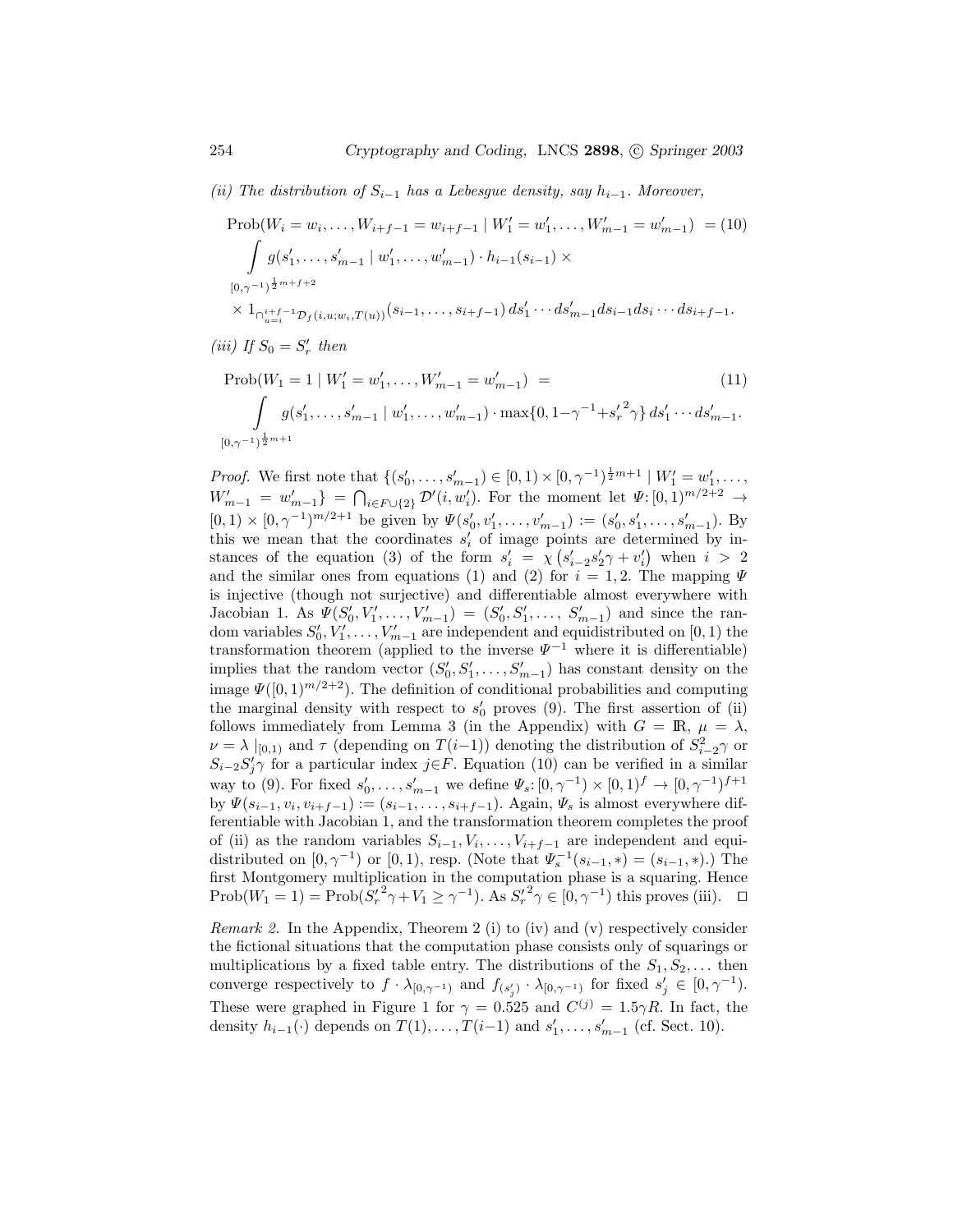W. Schindler & C. D. Walter, A Combined Timing & Power Attack 255

Theorem 1 quantifies the probabilities for the different type vectors of the Montgomery multiplications  $i, \ldots, i+f-1$  given the observed extra reductions:

**Theorem 1.** Let  $\theta = (\omega_i, \dots, \omega_{i+f-1}) \in \mathcal{T}^f$ . If  $T(i) = \omega_i, \dots, T(i+f-1) =$  $\omega_{i+f-1}$  then let  $p_\theta$   $((\bm{q}_{i,...,i+f-1;k})_{1\leq k\leq N}\mid(\bm{q}'_k)_{1\leq k\leq N})$  denote the conditional probability for the er-vectors  $(q_{i,\dots,i+f-1,k})_{1\leq k\leq N}$  if  $(q_k')_{1\leq k\leq N}$  were observed in the initialization phase. Then,

$$
p_{\theta}((\mathbf{q}_{i,...,i+f-1;k})_{1\leq k\leq N} | (\mathbf{q}'_{k})_{1\leq k\leq N}) \approx \prod_{k=1}^{N} \int_{[0,\gamma^{-1})^{\frac{1}{2}m+f+2}} g(s'_{1},...,s'_{m-1}| q'_{1,k},...,q'_{m-1,k}) \times
$$

 $\times\, h_{i-1}(s_{i-1}) \cdot 1_{\cap_{u=i}^{i+f-1} \mathcal{D}_f(i,u;w_u,\omega_u)}(s_{i-1},...,s_{i+f-1}) \, ds'_1...ds'_{m-1} ds_{i-1}...ds_{i+f-1} \ \, (12)$ 

If  $r$  is the left-most block (i.e. digit) of the secret exponent after recoding then

$$
\text{Prob}\left((q_{1,k})_{1\leq k\leq N} \mid (q'_k)_{1\leq k\leq N}\right) \approx \tag{13}
$$
\n
$$
\prod_{k=1}^N \int\limits_{[0,\gamma^{-1})^{\frac{1}{2}m+1}} g(s'_1, ..., s'_{m-1} \mid q'_{1,k}, ..., q'_{m-1,k}) \max\{0, 1-\gamma^{-1}+{s'_r}^2\gamma\} ds'_1...ds'_{m-1}.
$$

Proof. According to our mathematical model we interpret the observed er-vectors  $q'_{k}$  and  $q_{i,\dots,i+f-1;k}$  as realizations of random variables  $W'_{1,k},\dots,W'_{m-1,k}$  and  $W_{i,k}, \ldots, W_{i+f-1,k}$  respectively, where the latter correspond to  $T(i) = \omega_i, \ldots,$  $T(i+f-1) = \omega_{i+f-1}$ . Theorem 1 is an immediate consequence of Lemma 2 and the mathematical model.  $\Box$ 

#### 7 A priori Distribution

In Section 9 we determine an optimal decision strategy for simultaneous guessing of the types  $T(i), \ldots, T(i+f-1)$  of the  $ith, \ldots, (i+f-1)$ th Montgomery multiplications. It seems to be reasonable for the attacker to choose the hypothesis  $\theta$ within the set  $\Theta \subseteq \mathcal{T}^f$  of all admissible hypotheses which is the most likely one, given the observed er-vectors. In the sliding window exponentiation scheme a multiplication using a particular table entry is preceded by at least  $b = \log_2 m$ squarings. Consequently, for the chosen  $f$ ,

$$
\Theta = \theta_0 \cup \{ \theta_{k,j} \mid 1 \le k \le f; 1 \le j \le m-1 \text{ for odd } j \} \quad \text{if } f \le b+1 \tag{14}
$$

where

 $\theta_0 := ('S', \ldots, 'S')$  means  $T(i) = 'S', \ldots, T(i+f-1) = 'S'$  and  $\theta_{k,j} := (S', \ldots, S', M_j', S', \ldots, S')$  means  $T(i+k-1) = 'M_i'$  but  $T(v) = 'S'$  for  $v \neq i+k-1$ .

However, the admissible hypotheses occur with different probabilities. The optimal decision strategy in Section 9 exploits this fact. In the present section we determine a distribution  $\eta$  on  $\Theta$  which approximates the exact distribution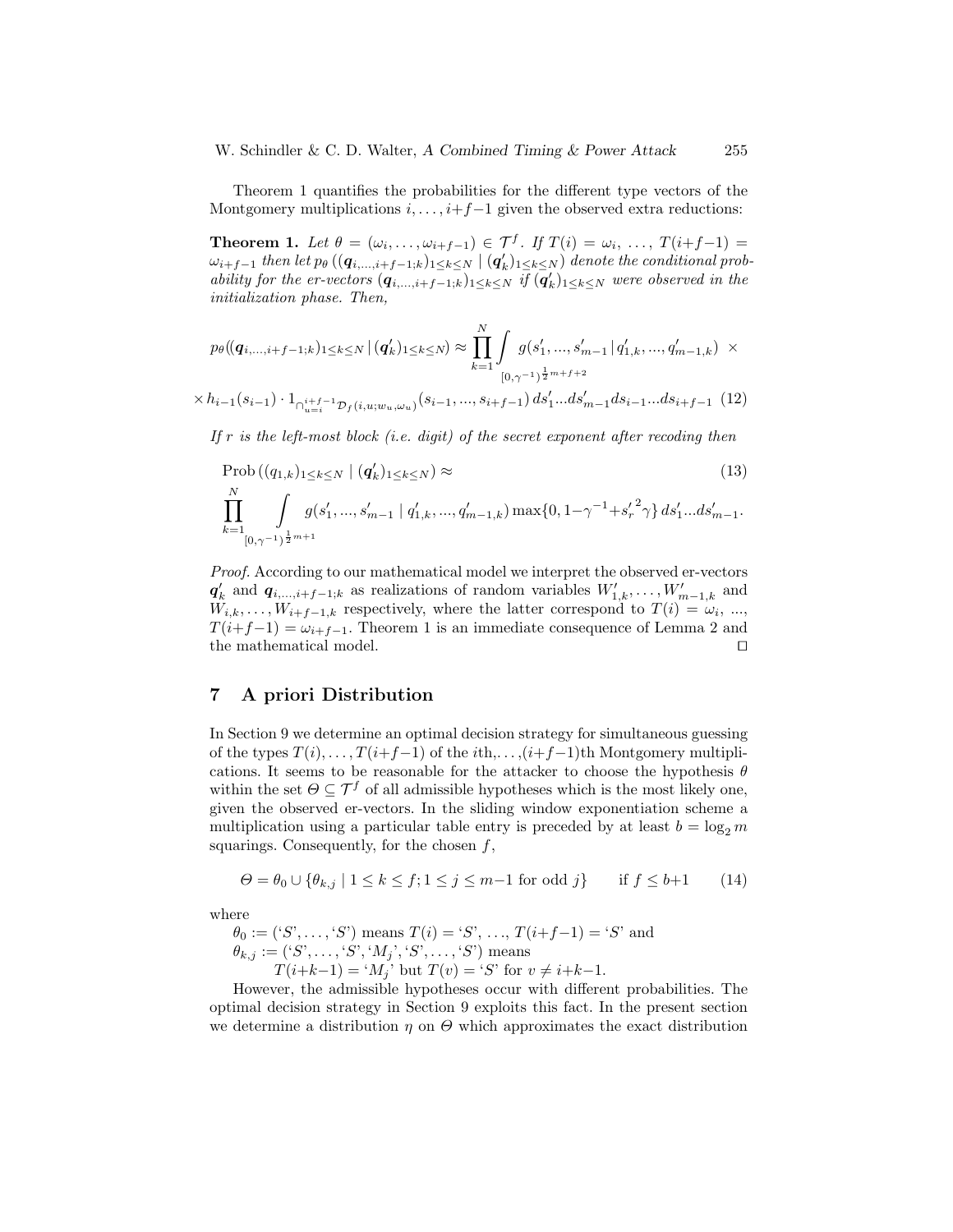of the admissible hypotheses and which depends on the secret key. We call  $\eta$  the (approximate) a priori distribution, and  $\eta_{k,j}$  denotes the approximate probability that  $(T(i),..., T(i+f-1)) = \theta_{k,j}$  for randomly chosen *i*.

When re-coding, the secret exponent  $d$  is divided into blocks (digits) of length 1 and b. If d is assumed to be random then both block lengths should occur with the same frequency, and the average block length is about  $(b+1)/2$ . Hence we should expect about  $n/(b+1)$  blocks of length b and  $n/(b+1)$  blocks of length 1 where n is the bit length of the modulus M. Consequently, about  $2n/(b+1)m$ blocks of length  $b$  should equal any given odd exponent digit  $j$ . Thus we expect this many vectors  $(T(i),...,T(i+f-1))$  of type  $\theta_{k,j}$  for  $1 \leq k \leq f$ . As there are about  $n + n/(b+1) = (b+2)n/(b+1)$  Montgomery multiplications (including squares) we set

$$
\eta_{1,1} := \cdots := \eta_{f,m-1} := \frac{n(b+1)}{(b+1)\frac{1}{2}m(b+2)n} = \frac{1}{\frac{1}{2}m(b+2)} \quad \text{and}
$$
\n
$$
\eta_0 := 1 - \frac{\frac{1}{2}mf}{(b+2)\frac{1}{2}m} = \frac{b+2-f}{b+2} \quad \text{if } f \le b+1. \tag{15}
$$

#### 8 Error Detection and Correction

It seems to be unhelpful to consider error detection and error correction strategies before the decision strategy itself has been derived. However, the optimal decision strategy considers the different types of possible error. Roughly speaking, it tries to avoid estimation errors but 'favours' those kinds of errors which are easier to detect and correct than others. The following example illuminates the situation.

Example 1. Let  $b = 2$  (i.e.  $m = 4$ ), and assume that the secret exponent d is given by  $\dots$   $|0|01|0|01|0| \dots$  The correct type sequence is then given by  $\ldots, S', S', S', S', M_1', S', S', S', M_1', S', \ldots$ 

whereas the following a), b) and c) are possible estimation sequences:

a)  $\dots$ , 'S', 'S', 'S', 'M<sub>1</sub>', 'S', 'M<sub>3</sub>', 'S', 'M<sub>1</sub>', 'S', ...

b) . . . , 'S', 'S', 'S', 'S', 'S', 'S', 'S', 'M1', 'S', . . .

 $(c) \ldots, S', S', S', S', M_3', S', S', S', \quad S', M_1', S', \ldots$ 

Each of the subsequences a), b), and c) contains exactly one false guess. The error in a)  $(M_3)$  is obvious as the number of squarings between two multiplications must be at least  $b = 2$ . This type-a error (' $M_i$ ' instead of 'S') is usually easy to detect if its occurrence is isolated, i.e. if there are no further type-a or type-b errors ('S' instead of ' $M_i$ ') within a neighbourhood of the error. Then one or at most two positions remain for which exactly one guess is false, and we call the type-a error locally correctable. A type-a error is not locally correctable if it occurs within a long series of squarings or if bursts of type-a and type-b errors occur. Then we call it a global type-a error. The type-b errors and type-c errors  $({}^{\iota}M_i$  instead of  ${}^{\iota}M_j$  illustrated in sequences b) and c) are less obvious. If all type-a errors have been corrected the attacker knows the number of type-b errors (since the number of squarings equals the bit length  $d$  minus 1) but not their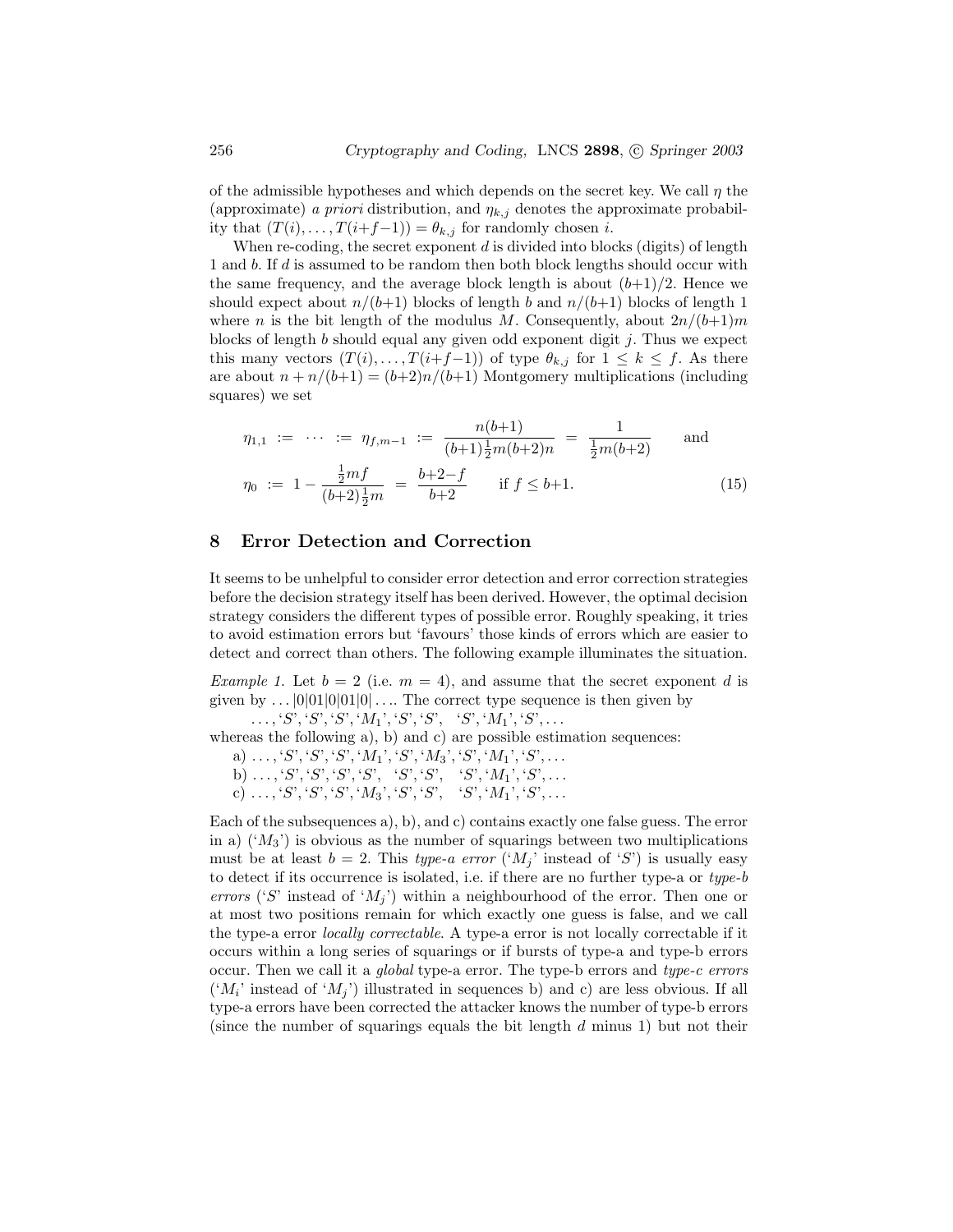positions. In particular, type-b and type-c errors are global errors. Of course, to correct type-b and type-c errors it is reasonable first to change those guesses where the respective decisions have been "close" and then to check the new exponent estimator (cf. Sect. 10).

## 9 The Optimal Decision Strategy

The preliminary work has now been done. Here the pieces are assembled to derive an optimal decision strategy for guessing the types of  $f$  consecutive Montgomery multiplications simultaneously when  $1 \leq f \leq b+1$ . Therefore, we interpret the estimation of  $T(i), \ldots, T(i+f-1)$  as a statistical decision problem.

Roughly speaking, in a statistical decision problem the statistician (here the attacker) observes a sample  $\omega \in \Omega$  (here the observed extra reduction vectors  $(q'_k, q_{i,\dots,i+f-1,k})_{1\leq k\leq N}$  which he interprets as a realization of a random variable X. The distribution  $p_{\theta}$  of X depends on the unknown parameter  $\theta \in \Theta$  which has to be guessed (here  $\theta = (T(i), \ldots, T(i+f-1))$ ). The decision strategy clearly depends on the observation  $\omega$  but also considers the *a priori* distribution  $\eta$ (cf. Sect. 7) which quantifies the likeliness of the possible parameters and the 'damage' caused by the possible guessing errors. The 'damage' is quantified by the loss function  $s(\theta, a)$  where  $\theta \in \Theta$  denotes the true parameter whereas  $a \in \Theta$ stands for a potential guess. In our case the loss function corresponds to the effort which is necessary for the detection, localization and correction of wrong guesses (cf. Sects. 8 and 10). Of course, correct decisions do not cause any loss, i.e.  $s(\theta, \theta) = 0$  for all  $\theta \in \Theta$ . A decision strategy is optimal if its expected loss attains a minimum.

**Optimal Decision Strategy.** Let the a priori distribution  $\eta$  be given by (15). Let  $\tau_{\mathrm opt}((\boldsymbol{q}'_k,\boldsymbol{q}_{i,\dots,i+f-1,k})_{1\leq k\leq N}) := a^*$  if the sum

$$
\sum_{\theta \in \Theta} s(\theta, a') p_{\theta} \left( (\boldsymbol{q}_{i, \dots, i+f-1; k} \mid \boldsymbol{q}'_{k})_{1 \leq k \leq N} \right) \eta(\theta) \tag{16}
$$

is minimal for  $a' = a^*$  (i.e. the attacker picks  $a^* \in \Theta$  when he observes the vector  $(q'_k, q_{i,\dots,i+f-1,k})_{1\leq k\leq N}$ . Then  $\tau_{opt}$  is optimal among all decision strategies which estimate  $T(i), \ldots, T(i+f-1)$  simultaneously.

Proof. The proof of the analogous assertion in Section 7 of [12] can be re-applied here almost literally. The conditional probabilities  $p_{\theta}(\cdot|\cdot)$  were computed in Theorem 1.

### 10 Experimental Results

Although theoretical considerations were not significantly more difficult for  $f \geq$ 1, in this section we fix  $f=1$  in order to simplify the calculations (cf. [12], §8). Thus the types of the particular Montgomery multiplications are guessed separately. The restriction on f means it is convenient to attack a sliding window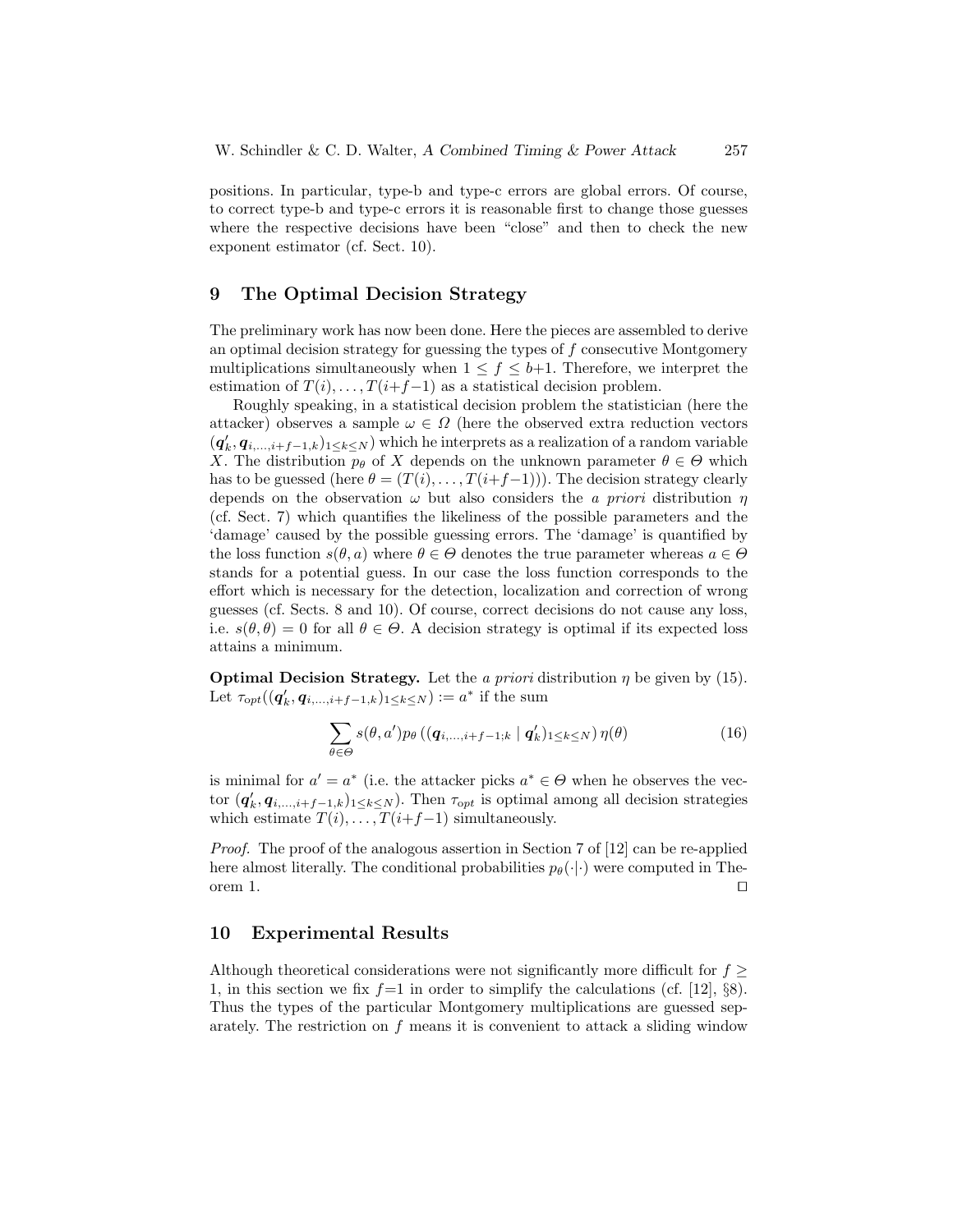exponentiation scheme, and  $m = 4$  (i.e.  $b = 2$ ) was chosen for a simulation. Extra reduction values  $q'_{1,k}, \ldots, q'_{m-1,k}$  and  $q_{1,k}, q_{2,k}, \ldots$  were obtained from the simulation using pseudo-randomly chosen moduli M and inputs  $C_1, \ldots, C_N$ .

We first determined the optimal decision strategy given in Section 9. We used the loss function given by  $s('S', 'M_i') = 1$  (type-a error),  $s('M_i', 'S') = 1.5$  (typeb error) and  $s({^t}M_i, {^t}M_j) = 2.5$  for  $i \neq j$  (type-c error). Equation (15) gives the a priori distribution  $\eta'(S') = 0.75$  and  $\eta('M_1') = \eta('M_3') = 0.125$ . Next, we computed approximations as follows for the density  $h_{i-1(k)}$  for each of the three alternatives  $\theta = S$ ,  $\theta = M_1$  and  $\theta = M_3$ . First, Theorem 2 was applied to obtain the 'pure' limit densities  $f$  (cf. Thm. 2(iii)) and  $f_{(s)}$  (cf. Thm. 2(v)). The iterates of the densities  $f_{up}(x) := 1_{[0,1)}(x)$  and  $f_{low}(x) := 1_{[\gamma^{-1}-1,\gamma^{-1}]}$  (cf. Thm.  $2(iv)$  squeeze the respective limit distribution. The convergence is monotonic and exponentially fast (Thm. 2(iv)). If  $T(i) = M_j$  then at least two squarings had been carried out just before. As the convergence to  $f$  is exponentially fast we assumed  $h_{i-1(k)} \approx f$  in that case. For the hypothesis  $T(i) = S'$  we set  $h_{i-1(k)} := \eta_0 \cdot f + \eta_1 \cdot f_{(s_1)} + \eta_3 \cdot f_{(s_3)}$  with  $\eta_1 = \eta_3 = 0.125$  and  $\eta_0 = 0.75$ , and  $s_j$  denoting the ratio of table entry j divided by the modulus M. Then we put the pieces together, determined the conditional probabilities  $p_{\{S\}}(\cdot), p_{\{M_1\}}(\cdot)$  and  $p_{M_3}(\cdot)$  using Theorem 1, and so derived the optimal decision strategy.

**Table 1.** Average number of errors per 100 guesses with  $b = 2$ ,  $f = 1$ .

| M/R  | N   | type-a | global type-a | type-b | type-c |
|------|-----|--------|---------------|--------|--------|
| 0.99 | 350 | 0.53   | 0.11          | 0.29   | 0.67   |
| 0.99 | 400 | 0.37   | 0.07          | 0.21   | 0.04   |
| 0.85 | 400 | 0.74   | 1.58          | 0.12   | 0.06   |
| 0.85 | 450 | 0.54   | 0.11          | 0.62   | 0.03   |
| 0.85 | 500 | 0.44   | 0.08          | 0.03   | 0.25   |
| 0.70 | 700 | 1.24   | 0.19          | 0.22   | 0.35   |

Applying this optimal decision strategy we obtained guesses  $\widetilde{T}(1), \widetilde{T}(2), \ldots$ A large number of simulation runs gave the results in Tables 1 to 3. The "type-a" column in Table 1 covers all errors of type a, namely both the locally correctable and global type-a errors. In a first step the attacker corrects the locally correctable type-a errors. Usually, he knows a reference equation  $y^d \equiv x \pmod{M}$ , e.g. a signature. Using this he can check whether a guess  $\tilde{d}$  for  $d$  is correct. As already observed in Section 8, the number of global errors is relevant for the practical feasibility of the attack. This is the sum of the type-b, type-c and global type-a errors. Table 2 gives the percentage of trials for which the number of such global errors is no more than a given bound. For example, at most one global error occurred in 76% of the trials for the parameter set  $M/R \approx 0.85$ ,  $N = 500$ ,  $n = 512$ . Clearly, for the sake of efficiency the attacker first tries to change those guesses for which the decision has been 'close'.

A successful attack on a 512-bit exponent requires about 680 correct guesses. For this, about  $2 \cdot 680 = 1360$  hypotheses have to be rejected. To each rejected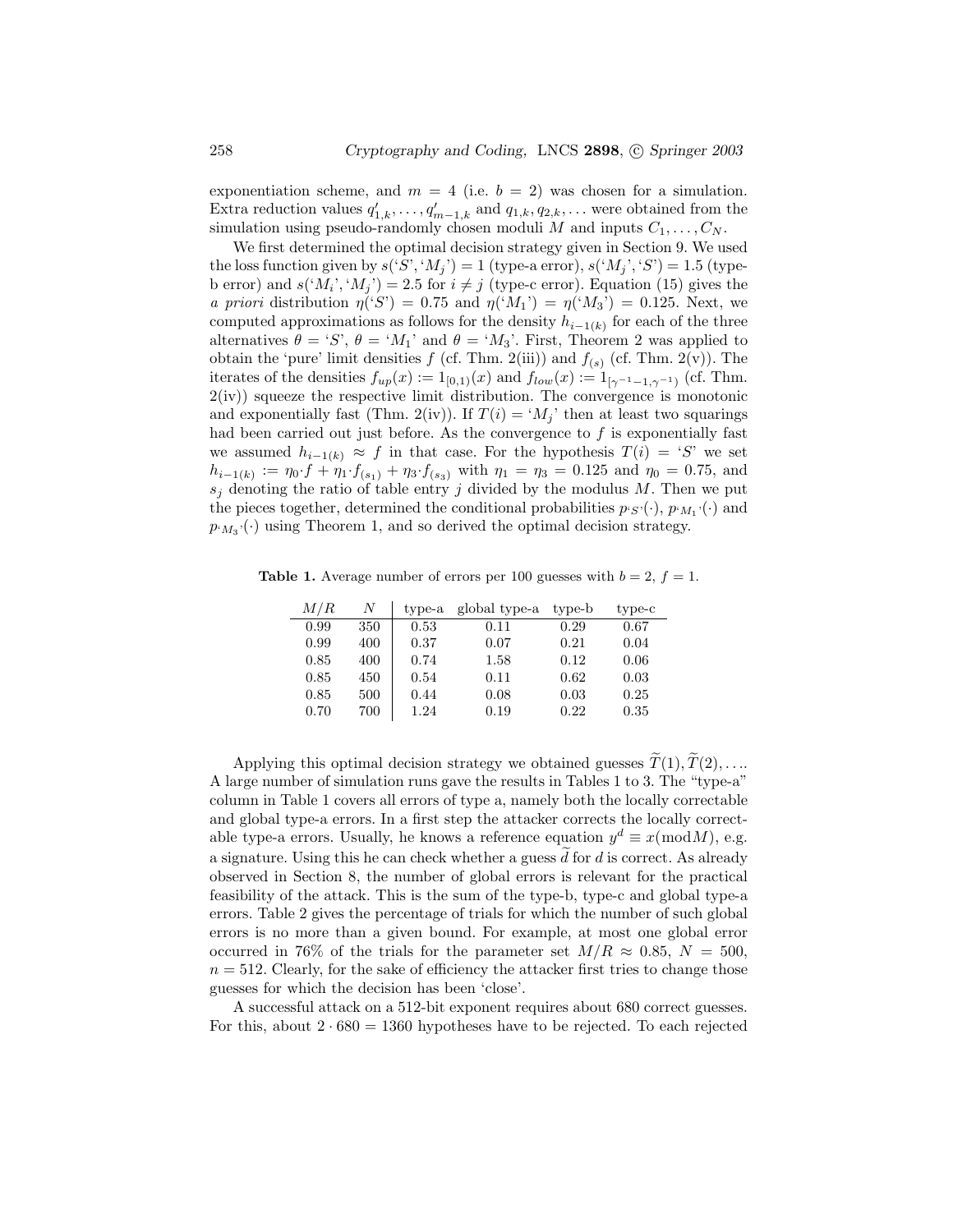| M/R  | N   | $\eta$ | $^{(1)}$ | $<$ 1 | $\leq 2$ | $\leq 3$ |
|------|-----|--------|----------|-------|----------|----------|
| 0.99 | 350 | 512    | $10\%$   | 31%   | 49\%     | 64%      |
| 0.99 | 400 | 512    | 16\%     | 46%   | 62\%     | 78%      |
| 0.85 | 400 | 512    | 19%      | 43\%  | 60%      | 71\%     |
| 0.85 | 450 | 512    | 33%      | 62\%  | 80\%     | 90%      |
| 0.85 | 500 | 512    | 46%      | 76%   | 90%      | 97%      |
| 0.70 | 700 | 512    | 35\%     | 60%   | 71\%     | 76%      |

Table 2. Number of global errors.

hypothesis about the types of a sequence of  $f=1$  multiplicative operations, we assign the ratio between the expected loss if this hypothesis had been chosen divided by the expected loss for the hypothesis chosen in this decision. The rejected hypotheses are ordered using these ratios, that with the smallest ratio (i.e. the most likely alternative) first. If the estimator  $d$  is false the attacker replaces one, two or three guesses respectively by those from the rejected list, beginning with the first, i.e. that with lowest ratio.

Table 3 gives the average rank of the lowest correct hypothesis which has been rejected for a given number of global errors. For instance, if there were three global errors, and the correct guesses for them were ranked 3, 29 and 53 in the list, then the rank of the lowest would be 53. The second row of the table says that if there are exactly three global errors for parameters  $M/R \approx 0.99, N = 400$ ,  $n = 512$  then 57 is the average rank of the lowest correct hypothesis which was initially rejected. If the lowest rank is  $\leq 100$  (which would normally be the case for an average of 57), the correction requires at most  $\binom{100}{3} = 161700$  evaluations of the reference equation (neglecting the unsuccessful efforts to correct exactly 1 or 2 global errors). This is clearly computationally feasible.

Table 3. Average rank of the last correct hypothesis for 1, 2 or 3 global errors.

| M/R  | N   | $\boldsymbol{n}$ |    | 2   | 3   |
|------|-----|------------------|----|-----|-----|
| 0.99 | 350 | 512              | 31 | 66  | 63  |
| 0.99 | 400 | 512              | 30 | 25  | 57  |
| 0.85 | 400 | 512              | 39 | 57  | 55  |
| 0.85 | 450 | 512              | 22 | 37  | 59  |
| 0.85 | 500 | 512              | 24 | 57  | 70  |
| 0.70 | 700 | 512              | 63 | 132 | 271 |
|      |     |                  |    |     |     |

The conditional probabilities (Section 6), and hence the optimal decision strategy, only depend on the ratio  $\gamma = M/R$ . In our simulations we assumed that the attacker knows this ratio. However, our attack is also feasible if the attacked device uses the Chinese Remainder Theorem (CRT). Then the attacker uses the extra reductions within the initialization phase and known squarings from the computation stage to estimate the parameter  $\gamma$ . The moduli M for the exponentiations are the prime factors of the RSA modulus  $M' = p_1p_2$ . For the secret RSA key  $d'$ , the attacker guesses the exponents actually used, namely  $d =$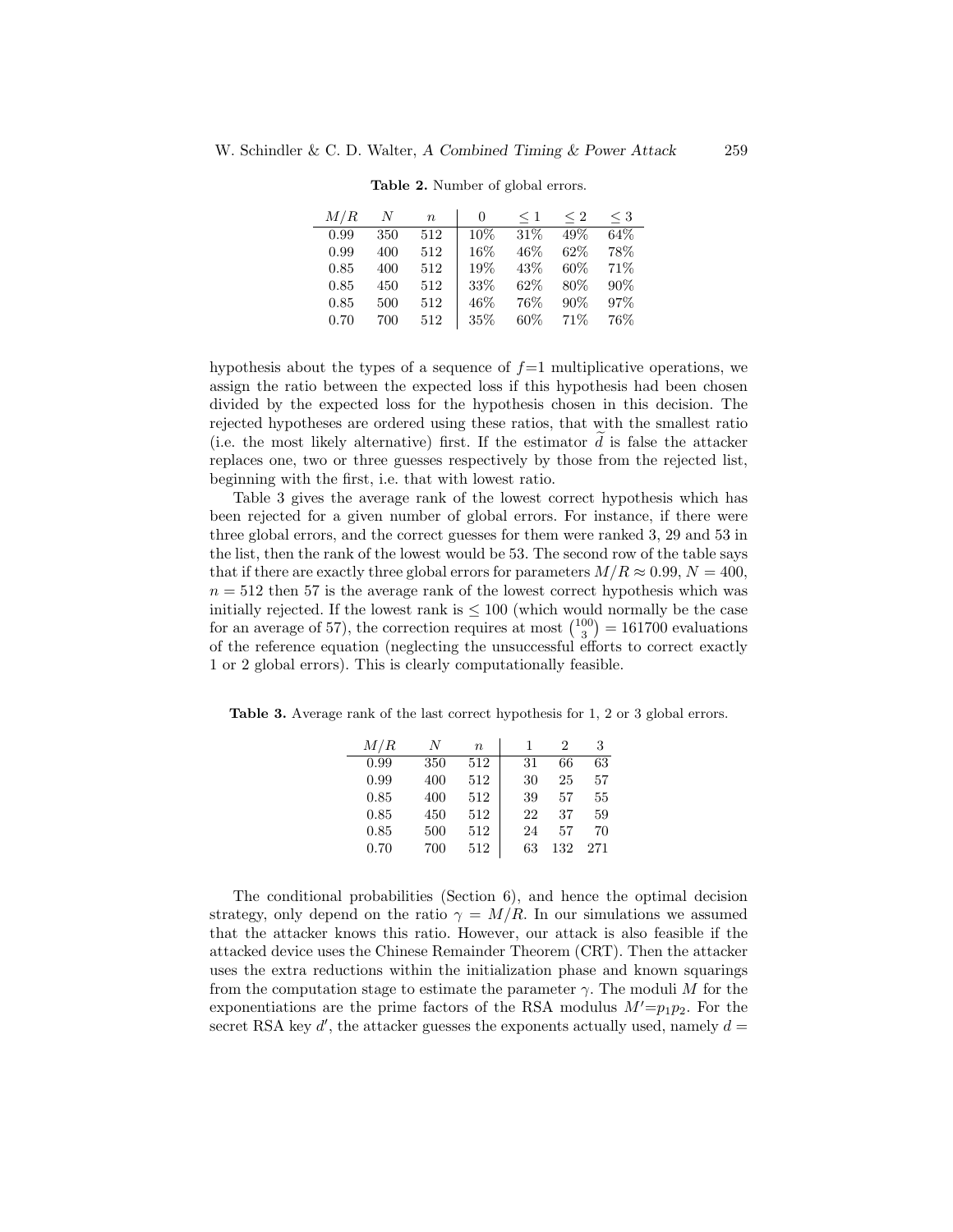$d'(\text{mod } (p_i-1))$  for  $i=1$  or 2. If the guess  $\widetilde{d}$  for d is correct then  $gcd(C^{d'}(\text{mod } 2))$  $M'$ ) –  $C^d \text{ (mod } M'$ ),  $M'$ ) =  $p_i$  and, similarly,  $gcd(C - C^{de} \text{ (mod } M'), M') = p_i$ . Since the parameter  $\gamma$  has to be estimated the error probability for a singular decision increases somewhat (cf. [12], first paragraph of Sect.10). However, since CRT involves an exponent of only half the length, the number of wrong guesses per exponentiation will be smaller and so the attack more likely to be successful.

### 11 Conclusion

A timing attack on RSA implementations has been given further detail in the more complex situation of modular reductions being driven by a register length bound rather than a modulus bound. Graphs of the limiting distributions were drawn illustrating one source of the attack. Another source was the combination of exact conditional probabilities for the modular reductions with statistical decision theory for treating sequences of modular multiplications. This reduces the sample size necessary to deduce the secret RSA key from side channel leakage. The resulting powerful methods reduce the number of errors far enough for their correction to be computationally feasible for keys with standard lengths using data obtained well within the normal lifespan of a key.

## References

- 1. J.-F. Dhem, F. Koeune, P.-A. Leroux, P. Mestré, J.-J. Quisquater & J.-L. Willems, A practical implementation of the Timing Attack, Proc. CARDIS 1998, J.-J. Quisquater & B. Schneier (editors), LNCS 1820, Springer-Verlag, 2000, pp. 175– 190.
- 2. D. E. Knuth, The Art of Computer Programming, vol. 2, Seminumerical Algorithms, 2nd Edition, Addison-Wesley, 1981, pp. 441–466.
- 3. C. K. Koç, Analysis of Sliding Window Techniques for Exponentiation, Computers and Mathematics with Applications 30, no. 10, 1995, pp. 17–24.
- 4. P. Kocher, Timing attack on implementations of Diffie-Hellman, RSA, DSS, and other systems, Proc. Crypto 96, N. Koblitz (editor), LNCS 1109, Springer-Verlag, 1996, pp. 104–113.
- 5. P. Kocher, J. Jaffe & B. Jun, Differential Power Analysis, Advances in Cryptology − Crypto '99, M. Wiener (editor), LNCS 1666, Springer-Verlag, 1999, pp. 388–397.
- 6. R. Mayer-Sommer, Smartly Analyzing the Simplicity and the Power of Simple Power Analysis on Smartcards, Cryptographic Hardware and Embedded Systems (Proc CHES 2000), C. Paar & C. Koç (editors), LNCS 1965, Springer-Verlag, 2000, pp. 78–92.
- 7. T. S. Messerges, E. A. Dabbish, R. H. Sloan, Power Analysis Attacks of Modular Exponentiation in Smartcards, Cryptographic Hardware and Embedded Systems (Proc CHES 99), C. Paar & Ç. Koç (editors), LNCS 1717, Springer-Verlag, 1999, pp. 144–157.
- 8. V. Miller, Use of Elliptic Curves in Cryptography, Proc. CRYPTO '85, H. C. Williams (editor), LNCS 218, Springer-Verlag, 1986, pp. 417–426.
- 9. P. L. Montgomery, Modular Multiplication without Trial Division, Mathematics of Computation 44, no. 170, 1985, pp. 519–521.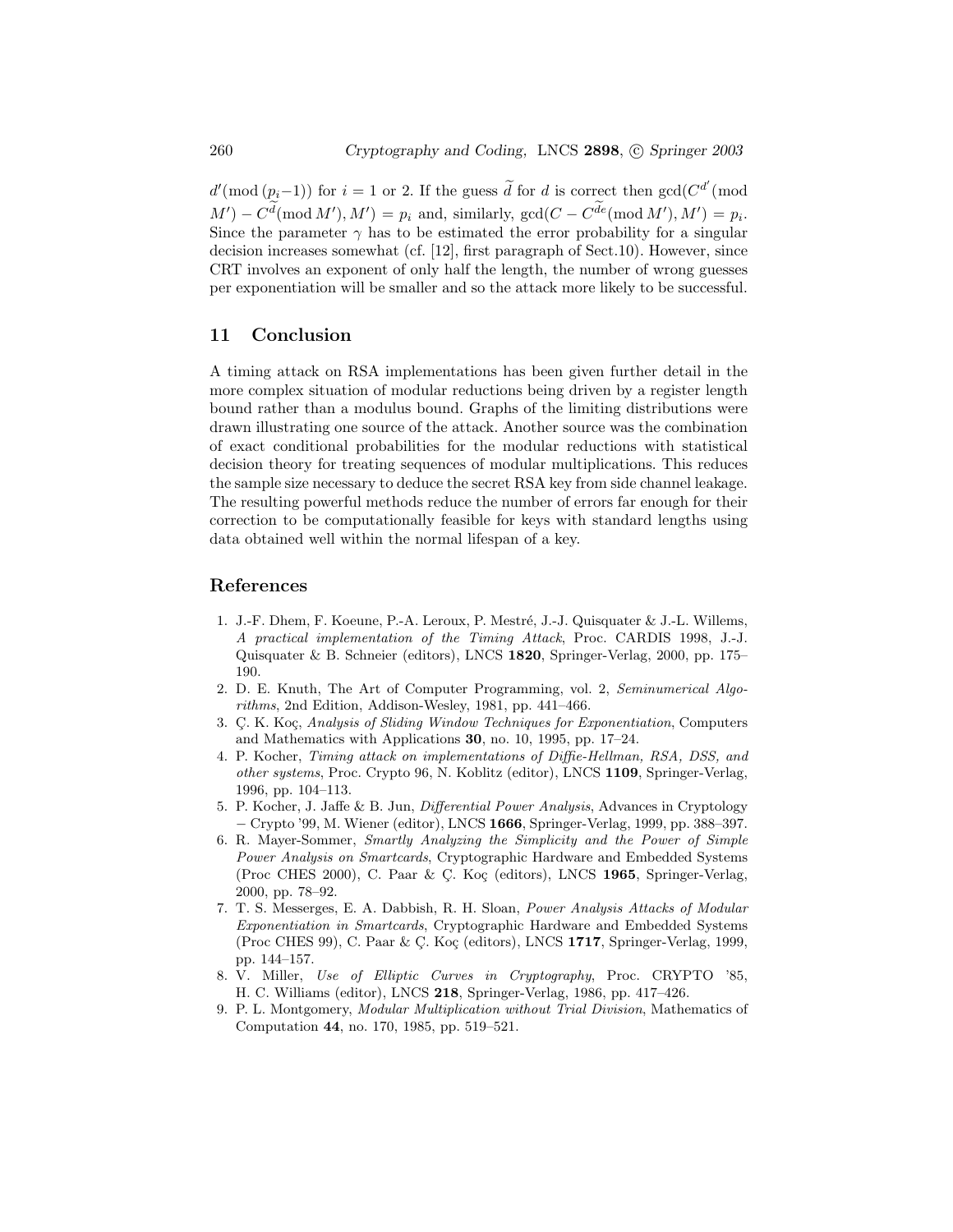- 10. R. L. Rivest, A. Shamir & L. Adleman, A Method for obtaining Digital Signatures and Public-Key Cryptosystems, Comm. ACM 21, 1978, pp. 120–126.
- 11. W. Schindler, A Timing Attack against RSA with Chinese Remainder Theorem, Cryptographic Hardware and Embedded Systems (Proc CHES 2000), C. Paar & C. Koç (editors), LNCS 1965, Springer-Verlag, 2000, pp. 109–124.
- 12. W. Schindler, A Combined Timing and Power Attack, Public Key Cryptography (Proc PKC 2002), P. Paillier & D. Naccache (editors), LNCS 2274, Springer-Verlag, 2002, pp. 263–279.
- 13. W. Schindler, Optimized Timing Attacks against Public Key Cryptosystems, Statistics & Decisions 20, 2002, pp. 191–210.
- 14. C. D. Walter, Montgomery Exponentiation Needs No Final Subtractions, Electronics Letters 35, no. 21, October 1999, pp. 1831–1832.
- 15. C. D. Walter, Precise Bounds for Montgomery Modular Multiplication and Some Potentially Insecure RSA Moduli, Proc. CT-RSA 2002, B. Preneel (editor), LNCS 2271, Springer-Verlag, 2002, pp. 30–39.
- 16. C. D. Walter & S. Thompson, Distinguishing Exponent Digits by Observing Modular Subtractions, Topics in Cryptology – CT-RSA 2001, D. Naccache (editor), LNCS 2020, Springer-Verlag, 2001, pp. 192–207.

# Appendix

**Lemma 3.** Let  $\tau$  and  $\nu$  denote probability measures on a locally compact abelian group G. If  $\mu$  is a Haar measure on G and  $\nu$  has a  $\mu$ -density then the convolution product  $\tau * \nu$  also has a  $\mu$ -density.

*Proof.* For any measurable  $B \subseteq G$  we have  $\tau * \nu(B) = \int_G \nu(B-x) \tau(dx)$ . If  $\mu(B) = 0$  then  $\mu(B-x) = 0$  and hence  $\nu(B-x) = 0$ . This proves the lemma.  $\square$ 

**Theorem 2.** Suppose  $\gamma \in (0.5, 1)$ , and let F and  $\chi: [0, \gamma^{-1} + 1) \to \mathbb{R}$  be defined as in Section 6. Assume further that  $U_0, V_1, V_2, \ldots$  denote independent random variables where  $U_0$  assumes values on  $[0, \gamma^{-1})$ , while  $V_1, V_2, \ldots$  are equidistributed on the unit interval [0, 1). Finally, let  $U_{n+1} := \chi(U_n^2 \gamma + V_{n+1})$  for all  $n \in \mathbb{N}$ .

(i) Regardless of the distribution of  $U_0$ , for each  $n \geq 1$  the distribution  $\mu_n$  of  $U_n$  has a Lebesgue density  $f_n$ . Moreover,  $f_n(x) = 1$  for  $x \in [\gamma^{-1}-1, 1)$  and  $f_n(x) + f_n(x+1) = 1$  for  $x \in [0, \gamma^{-1}-1)$ .

(ii) For 
$$
n \geq 2
$$
 we have

$$
f_{n+1}(x) = \int_0^{\sqrt{x\gamma^{-1}}} f_n(u) \, du \qquad \text{for } x \in [0, \gamma^{-1} - 1). \tag{17}
$$

(iii) Regardless of the distribution of  $U_0$  we have

$$
||f_{n+1} - f_n||_{\infty} := \sup_{x \in [0, \gamma^{-1})} |f_{n+1}(x) - f_n(x)| \le (\gamma^{-1} - 1)^{n-1} ||f_2 - f_1||_{\infty} (18)
$$

for all  $n \geq 2$ . In particular, the sequence  $f_1, f_2, \ldots$  converges uniformly to a probability density  $f: [0, \gamma^{-1}) \to [0, 1]$  which does not depend on the distribution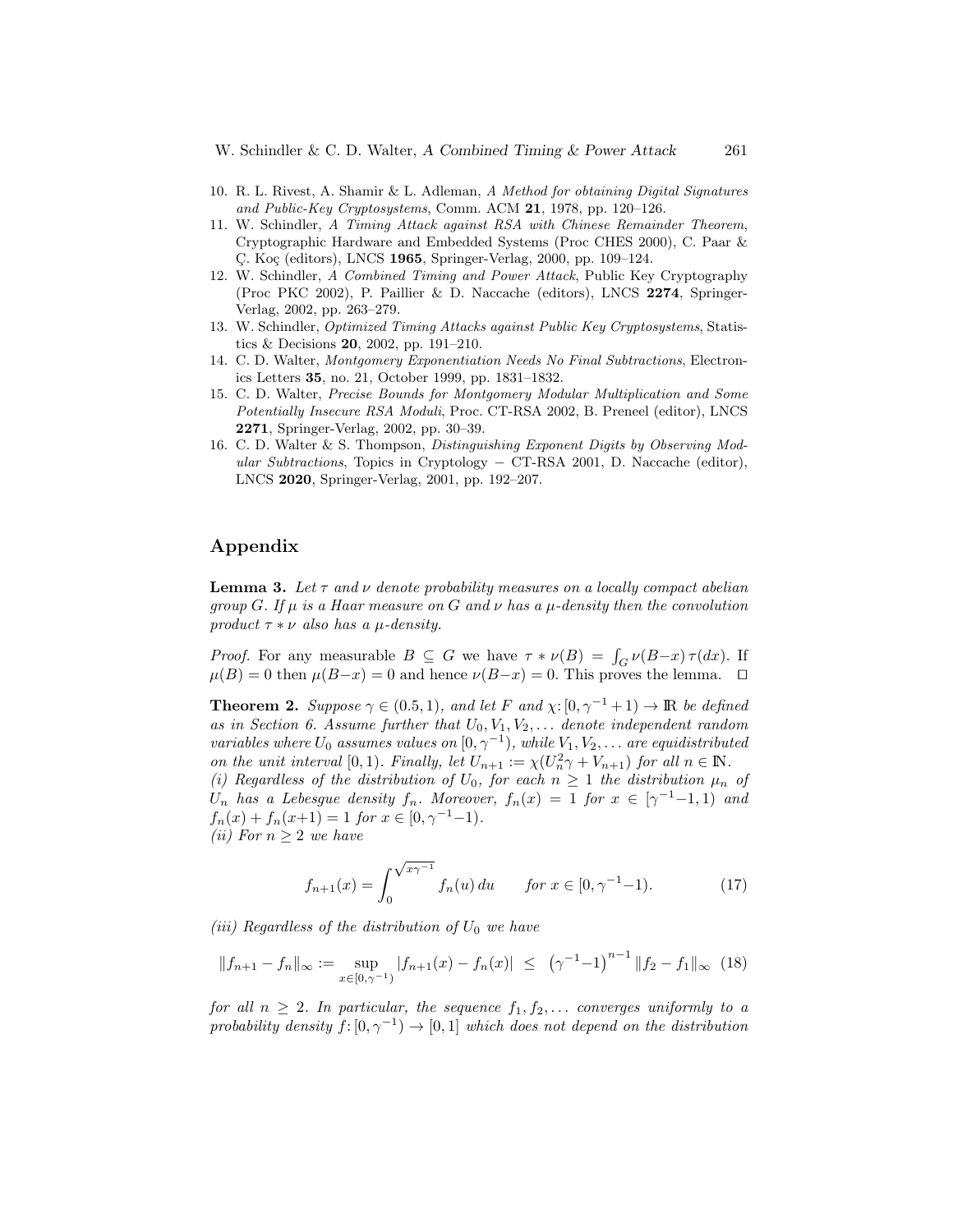of  $U_0$ . To be precise,  $f(x) = 1$  for  $x \in [\gamma^{-1} - 1, 1)$ ,  $f(x) + f(x+1) = 1$  for  $x \in [0, \gamma^{-1}-1)$ , and f is the unique solution of (17) possessing these properties, i.e. (17) holds with f in place of  $f_n$  and  $f_{n+1}$ .

(iv) If  $f_1 \leq f$  on  $[0, \gamma^{-1}-1)$  then also  $f_n \leq f$  for all  $n \geq 1$ . If  $f_1 \leq f_2$  then the sequence  $f_1, f_2, \ldots$  is monotonically increasing on  $[0, \gamma^{-1}-1)$ . Similarly,  $f_1 \geq f$ on  $[0, \gamma^{-1}-1)$  implies  $f_n \geq f$  for all  $n \geq 1$ , and if  $f_1 \geq f_2$  then the sequence  $f_1, f_2, \ldots$  is monotonically decreasing on  $[0, \gamma^{-1}-1)$ . If the distribution of  $U_0$  has a Lebesgue density  $f_0$  then the assertions of (iv) even hold for  $f_0, f_1, \ldots$  in place of  $f_1, f_2, \ldots$ 

(v) Let  $U'_0 := U_0$  and  $U'_{n+1} := \chi(U'_n s \gamma + V_{n+1})$  for all  $n \in \mathbb{N}$  where  $s \in [0, \gamma^{-1})$ is fixed. Then all assertions from (i) to (iv) can be transferred almost literally to this case. In particular, for  $x \in [0, \gamma^{-1}-1)$  we have

$$
f_{n+1}(x) = \begin{cases} \int_0^{x/s\gamma} f_n(u) du & \text{if } x < s\\ 1 & \text{otherwise.} \end{cases}
$$
 (19)

The limit distribution  $f(s)$  of  $f_1, f_2, \ldots$  is the unique solution of (19) with  $f(s)(x)$ = 1 for  $x \in [\gamma^{-1}-1, 1)$  and such that  $f_{(s)}(x) + f_{(s)}(x+1) = 1$  for  $x \in [0, \gamma^{-1}-1)$ .

*Proof.* To prove the first assertion of (i) we apply Lemma 3 with  $G = \mathbb{R}$  and  $\mu = \lambda$  while  $\tau$  is the distribution of  $U_{n-1}^2 \gamma$  and  $\nu$  the restriction of the Lebesgue measure to [0, 1). If  $\gamma^{-1}-1 \le a < b \le 1$  we have  $U_n \in [a, b)$  iff  $U_{n-1}^2 \gamma + V_n \in$  $[a, b) \cup [a+1, b+1]$ . As  $U_{n-1}$  and  $V_n$  are independent, and  $\chi$  coincides with the reduction modulo 1 on this union and  $V_n$  is equidistributed on [0, 1], this proves the second assertion of (i). However, for any  $0 \le a < b \le \gamma^{-1}-1$ , we have  $U_n \in [a, b) \cup [a+1, b+1)$  iff  $U_{n-1}^2 \gamma + V_n \in [a, b) \cup [a+1, b+1) \cup [a+2, b+2)$ . From mod 1 = mod 1 ∘  $\chi$  we obtain the final assertion of (i) as  $V_n$  is equidistributed on [0, 1). For  $x \in [0, \gamma^{-1}-1)$  the pre-image  $\chi^{-1}(x)$  equals x and hence

$$
\text{Prob}(U_{n+1} \le x) = \int_0^x f_{n+1}(u) du = \int_0^{\sqrt{x\gamma^{-1}}} f_n(u) \text{Prob}(u^2 \gamma + V_n \le x) du
$$
  
= 
$$
\int_0^{\sqrt{x\gamma^{-1}}} f_n(u)(x - u^2 \gamma) du
$$
  
= 
$$
x \int_0^{\sqrt{x\gamma^{-1}}} f_n(u) du - \gamma \int_0^{\sqrt{x\gamma^{-1}}} f_n(u) u^2 du.
$$

If  $f_n$  is continuous at  $\sqrt{x\gamma^{-1}}$  differentiating the left- and the right-hand side verifies assertion (ii) for  $f_{n+1}(x)$ . We denote the density of  $U_1^2\gamma + V_2$  by  $h_2$  for the moment. Applying the convolution formula for densities (to that of  $U_1^2 \gamma$  and V<sub>2</sub>) yields  $|h_2(x + s) - h_2(x)| \leq \text{Prob}(U_1^2 \gamma \in [-s, 0] \cup [1, 1+s])$  for  $|s| < 0.5$ . As  $[-s, 0] \cup [1, 1+s]$  converges to  $\{0, 1\}$  the right-hand probability converges to 0 as  $s \to 0$ , i.e.  $h_2$  is continuous at x. As x was arbitrary this proves the continuity of  $h_2$ , and  $f_2$  has at most two discontinuity points in  $(0, \gamma^{-1})$ , namely  $\gamma^{-1}-1$  and 1. This proves (ii) for  $n = 1$  since densities may be defined arbitrarily on zero